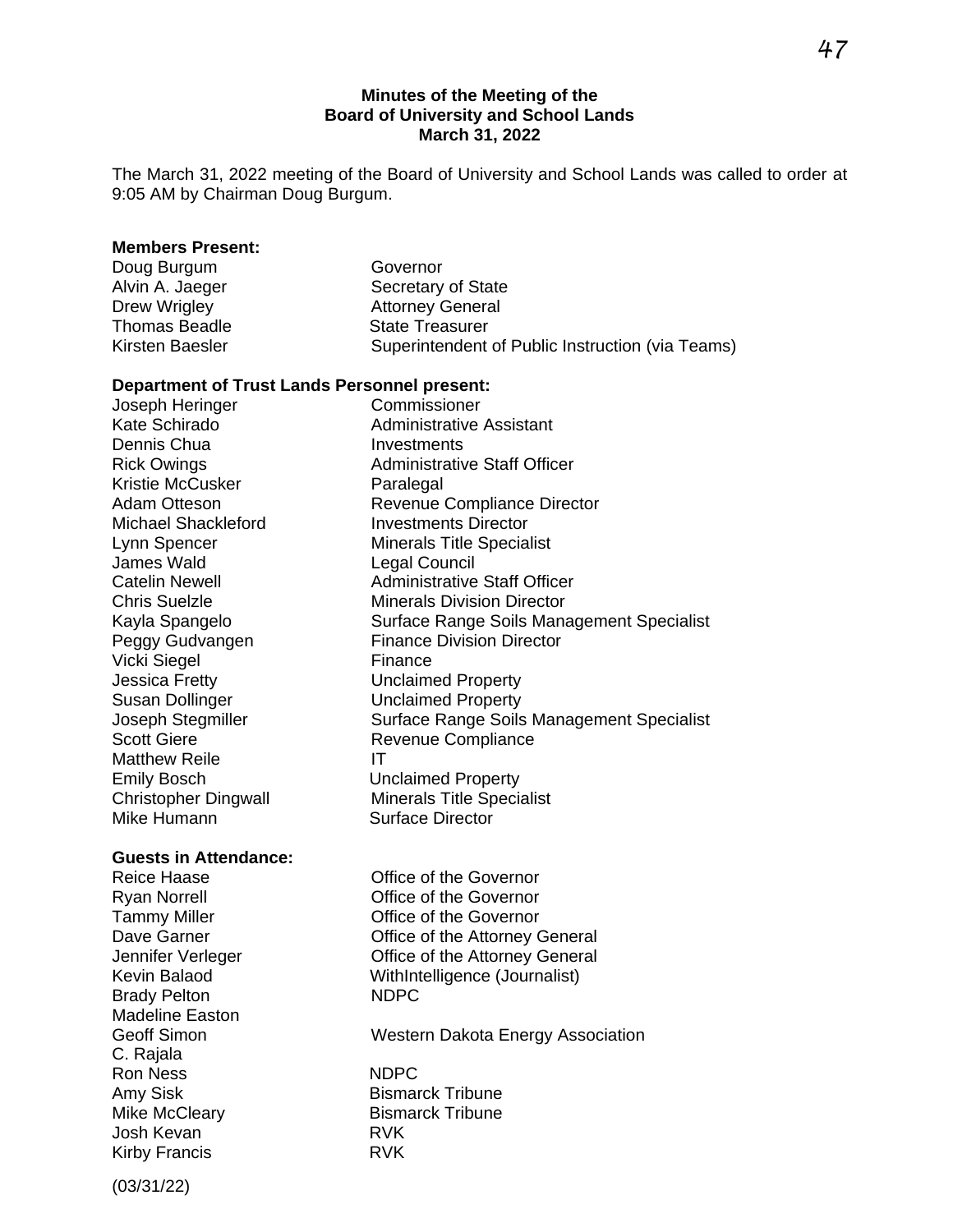Frank Trotta **Hamilton Lane** John Brecker **Hamilton** Lane Brent Burnett Hamilton Lane

Yash Gupta **Morgan** Stanley Nash Waterman Morgan Stanley David Frechette Morgan Stanley

# **A P P R O V A L O F M I N U T E S**

A motion to approve the minutes of the March 9, 2022 special meeting was made by Treasurer Beadle and the motion was seconded by Secretary Jaeger and the motion carried unanimously on a voice vote.

# **R E P O R T S**

#### **Jodi A. Smith Resolution**

Resolution thanking and commending former North Dakota Commissioner of University & School Lands, Jodi A. Smith, for her years of service to the State of North Dakota and the Board of University and School Lands.

Motion: **The Board approve the Resolution recognizing former Land Commissioner, Jodi A. Smith.**  Ĭ

| <b>Action Record</b>            | <b>Motion</b> | <b>Second</b> | Aye | <b>Nav</b> | <b>Absent</b> |
|---------------------------------|---------------|---------------|-----|------------|---------------|
| Secretary Jaeger                |               |               |     |            |               |
| <b>Superintendent Baesler</b>   |               |               |     |            |               |
| <b>Treasurer Beadle</b>         |               |               |     |            |               |
| <b>Attorney General Wrigley</b> |               |               |     |            |               |
| Governor Burgum                 |               |               |     |            |               |

#### *NORTH DAKOTA BOARD OF UNIVERSITY AND SCHOOL LANDS RESOLUTION*

#### ADOPTED MARCH 31, 2022

**WHEREAS**, Jodi A. Smith served as North Dakota Commissioner of University & School Lands from November 2017 through March 2022; and

**WHEREAS**, Mrs. Smith faithfully served as the Board of University and School Lands' agent on countless issues related to prudent and professional management of the Board-managed trust assets; and

**WHEREAS**, through her dedication and commitment, Mrs. Smith's many accomplishments and efforts have greatly benefited the citizens of North Dakota, most notably North Dakota students; and

**WHEREAS**, while leading the Department of Trust Lands, Mrs. Smith encouraged innovation, growth, and accomplishment of goals, notably overseeing vital updates to the Department's Information Technology systems and leading the Department through a global pandemic; and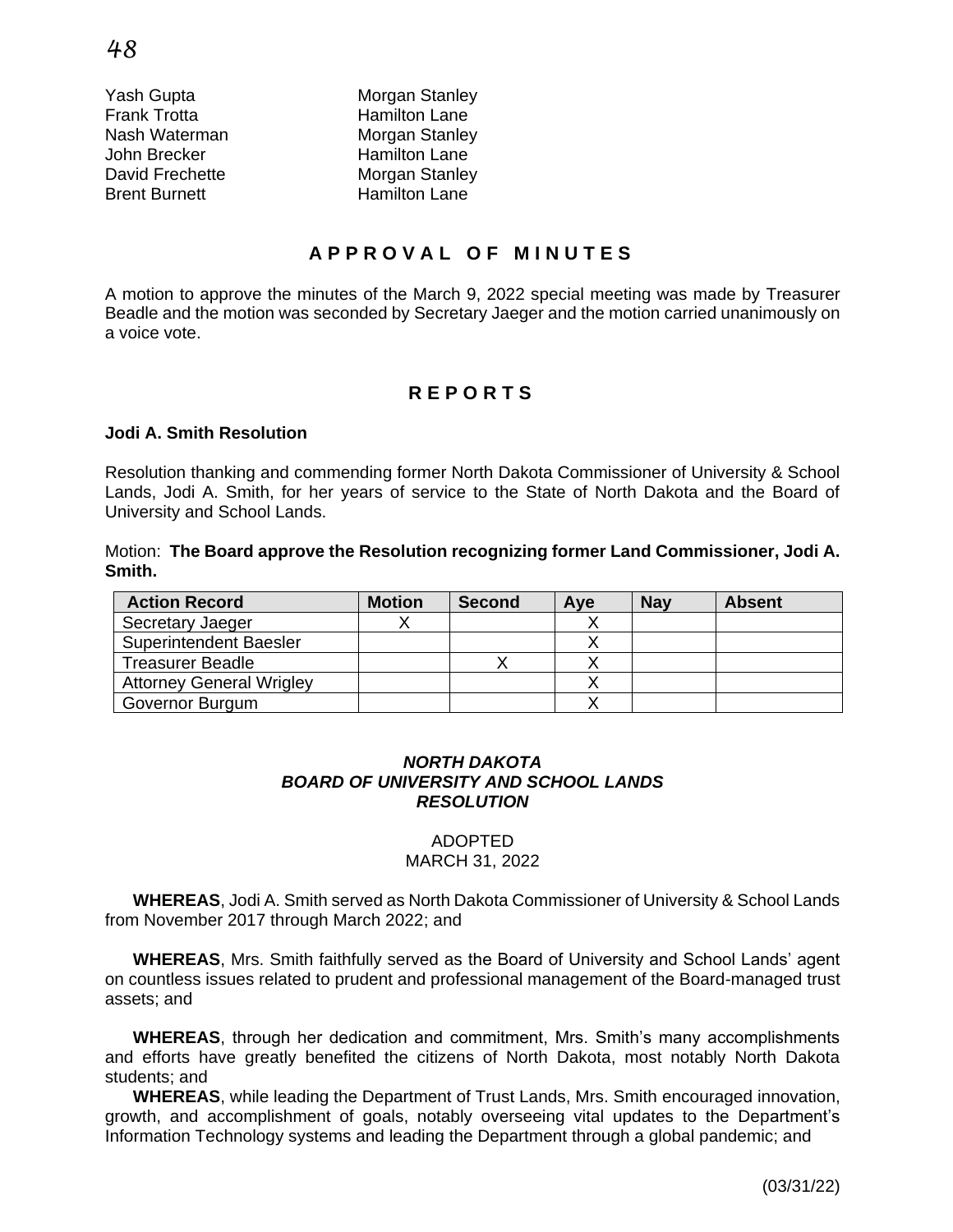**WHEREAS,** while genuinely caring for Department staff, Mrs. Smith cultivated positive relationships and facilitated the open exchange of ideas, opinions, and information;

**WHEREAS**, these many accomplishments and years of dedicated service should be recognized;

**NOW, THEREFORE, BE IT RESOLVED**, that the undersigned, as members of the Board of University and School Lands, do hereby thank and commend Jodi A. Smith for her dedication and service to the State of North Dakota, to the Board and most prominently to the "trusts", and wish her every success in future endeavors.

\_\_\_\_\_\_\_\_\_\_\_\_\_\_\_\_\_\_\_\_\_\_\_\_\_\_\_\_\_\_\_\_\_ \_\_\_\_\_\_\_\_\_\_\_\_\_\_\_\_\_\_\_\_\_\_\_\_\_\_\_\_\_\_\_ Kirsten Baesler **Alvin A. Jaeger, Secretary of State** Superintendent of Public Instruction

Thomas Beadle, State Treasurer **Drew Wrigley, Attorney General** 

\_\_\_\_\_\_\_\_\_\_\_\_\_\_\_\_\_\_\_\_\_\_\_\_\_\_\_\_\_\_\_\_\_\_\_\_\_ Chairman Doug Burgum, Governor

\_\_\_\_\_\_\_\_\_\_\_\_\_\_\_\_\_\_\_\_\_\_\_\_\_\_\_\_\_\_\_\_ \_\_\_\_\_\_\_\_\_\_\_\_\_\_\_\_\_\_\_\_\_\_\_\_\_\_\_\_\_\_\_

#### **Commissioner's Report**

- Very busy and productive first weeks on job March 14 start date
- Professional, dedicated, and helpful team
- Introductory all staff meeting
- Introductory meetings with all five board members, seven leadership team members, HRMS rep., investment consultant RVK, and representatives of major ND oil & gas operator
- Numerous major initiative meetings:
	- o Acreage adjustment project
		- o Systems update projects
		- o Royalty repayments
		- o Trust Lands Completion Act
- Three litigation briefings with legal team members
- Our Newfield brief filed March 16; Newfield's due April 15; our reply brief due 14 days after Newfield's brief filed
- New Surface Director hired introduce to Board
- Meeting with legislator regarding pastureland management ideas
- Attended NW Landowners Expo where Surface Director Mike Humann gave a presentation on reclamation
- Attended first SIB meeting March 25
- Department strategy review meeting with Governor's office March 31

# **Monthly Report of Encumbrances Issued by Land Commissioner**

Rights of Way Issued between February 1, 2022 - February 28, 2022

|                   | <b>Right of Way R-10006</b>                                          |                    |           |
|-------------------|----------------------------------------------------------------------|--------------------|-----------|
| <b>Granted To</b> | Oneok Rockies Midstream LLC, Sidney, Montana                         | Date Issued        | 2/11/2022 |
|                   | <b>For the Purpose Of</b> Original Easement - Gas Gathering Pipeline | <b>Total Rods</b>  | 66.08     |
|                   |                                                                      | <b>Total Acres</b> | 0.83      |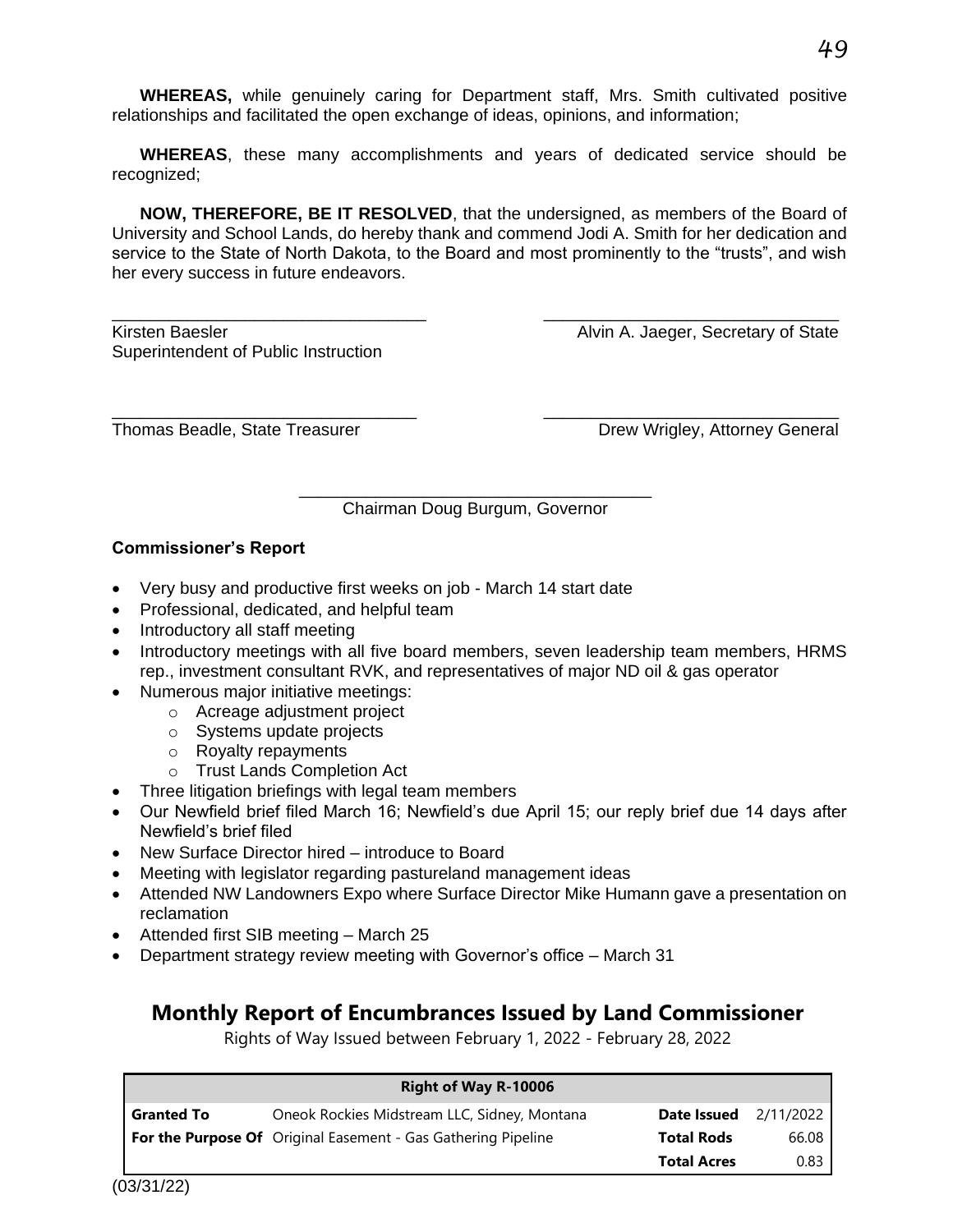# *50*

| <b>Tracts/Trusts</b><br><b>Legal Description</b> |            | <b>Subdivision</b>              |                            |                                   | <b>Trust</b>  |
|--------------------------------------------------|------------|---------------------------------|----------------------------|-----------------------------------|---------------|
| Dunn-146-94-36                                   |            | SE4                             |                            |                                   | A             |
| <b>Right of Way Terms</b>                        |            | <b>Minimum</b><br><b>Amount</b> | <b>Measurement</b><br>Rate | <b>Measurement</b><br><b>Type</b> | <b>Amount</b> |
| <b>Application Fee</b>                           | Set Amount |                                 |                            |                                   | \$250.00      |
| Initial                                          | Set Amount |                                 |                            |                                   | \$31,388.00   |

|                           |                                                               | Right of Way R-10029       |                    |                    |               |
|---------------------------|---------------------------------------------------------------|----------------------------|--------------------|--------------------|---------------|
| <b>Granted To</b>         | Tesoro High Plains Pipeline Company LLC, Denver,<br>Colorado  |                            |                    | <b>Date Issued</b> | 2/10/2022     |
|                           | For the Purpose Of Original Easement - Oil Gathering Pipeline |                            |                    | <b>Total Rods</b>  | 582.66        |
|                           |                                                               |                            |                    | <b>Total Acres</b> | 7.66          |
| <b>Tracts/Trusts</b>      |                                                               |                            |                    |                    |               |
| <b>Legal Description</b>  |                                                               | <b>Subdivision</b>         |                    |                    | <b>Trust</b>  |
| Dunn-146-94-36            |                                                               | NW4                        |                    |                    | A             |
|                           |                                                               | SE4                        |                    |                    | A             |
|                           |                                                               | SW4                        |                    |                    | A             |
| <b>Right of Way Terms</b> |                                                               | <b>Minimum</b>             | Measurement        | <b>Measurement</b> |               |
|                           |                                                               | <b>Amount</b>              | Rate               | <b>Type</b>        | <b>Amount</b> |
| <b>Application Fee</b>    | Set Amount                                                    |                            |                    |                    | \$250.00      |
| Initial                   | Set Amount                                                    |                            |                    |                    | \$267,701.50  |
|                           |                                                               |                            |                    |                    |               |
|                           |                                                               | <b>Right of Way R-8812</b> |                    |                    |               |
| <b>Granted To</b>         | Minnkota Power Cooperative Inc, Grand Forks, North<br>Dakota  |                            |                    | <b>Date Issued</b> | 2/17/2022     |
|                           | For the Purpose Of Original Easement - Carbon Storage         |                            |                    | <b>Total Rods</b>  | 0.00          |
|                           |                                                               |                            |                    | <b>Total Acres</b> | 640.00        |
| <b>Tracts/Trusts</b>      |                                                               |                            |                    |                    |               |
| <b>Legal Description</b>  |                                                               | <b>Subdivision</b>         |                    |                    | <b>Trust</b>  |
|                           |                                                               |                            |                    |                    |               |
| Oliver-141-83-16          |                                                               | NE4                        |                    |                    | A             |
|                           |                                                               | SE4                        |                    |                    | A             |
| Oliver-142-84-36          |                                                               | SE4                        |                    |                    | A             |
|                           |                                                               | SW4                        |                    |                    | A             |
|                           |                                                               | <b>Minimum</b>             | <b>Measurement</b> | <b>Measurement</b> |               |
| <b>Right of Way Terms</b> |                                                               | <b>Amount</b>              | Rate               | <b>Type</b>        | <b>Amount</b> |
| <b>Application Fee</b>    | Set Amount                                                    |                            |                    |                    | \$250.00      |
| Initial<br>Annually       | Set Amount<br>Amount will vary                                |                            |                    | Metric Ton         | \$34,500.00   |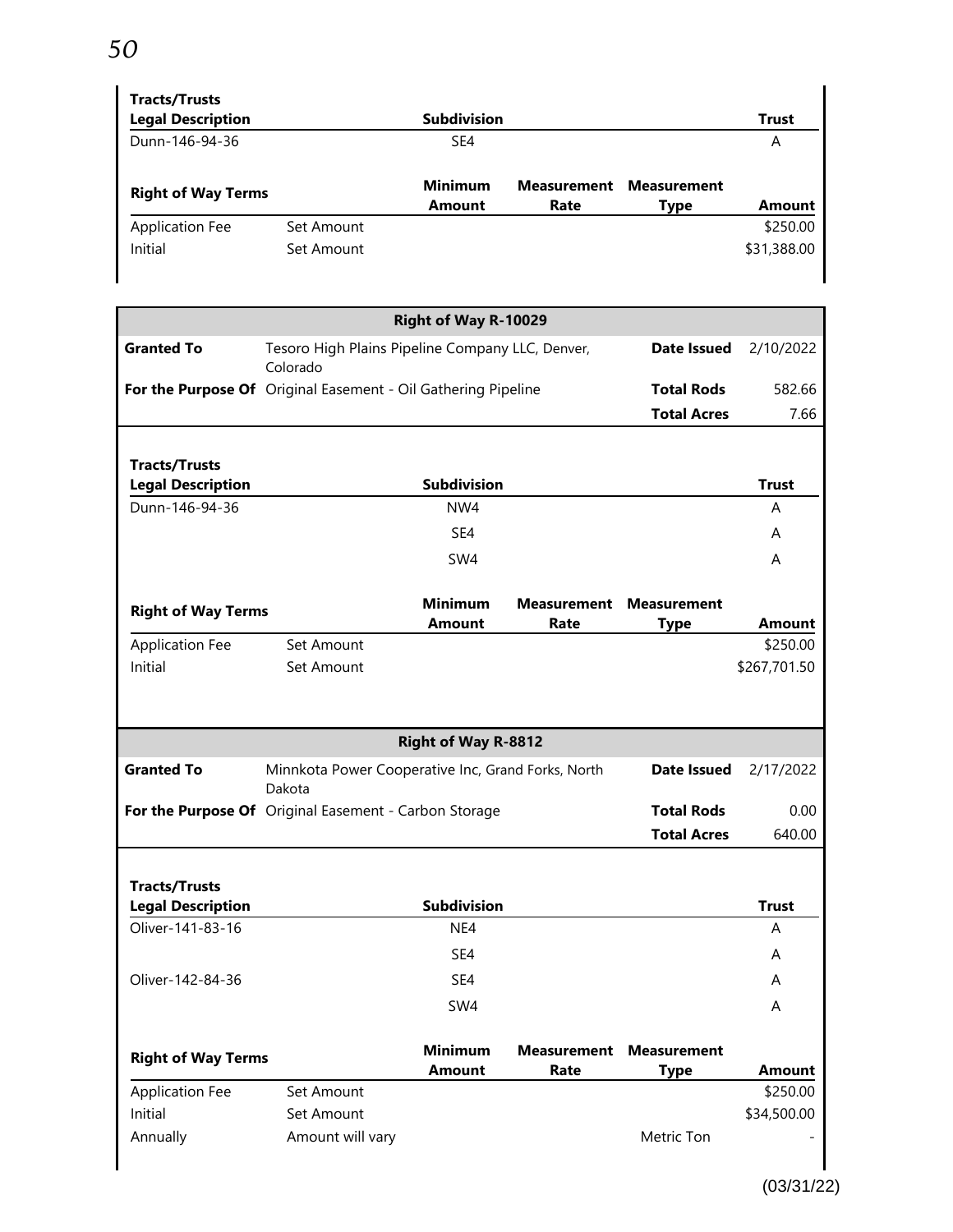|                                                           |                                            | <b>Right of Way R-8975</b> |                    |                    |              |
|-----------------------------------------------------------|--------------------------------------------|----------------------------|--------------------|--------------------|--------------|
| <b>Granted To</b>                                         | Glacier Peak Midstream LLC, Houston, Texas |                            |                    | Date Issued        | 2/2/2022     |
| For the Purpose Of Original Easement - Multiple Pipelines |                                            |                            |                    | <b>Total Rods</b>  | 66.87        |
|                                                           |                                            |                            |                    | <b>Total Acres</b> | 0.84         |
|                                                           |                                            |                            |                    |                    |              |
| Tracts/Trusts                                             |                                            |                            |                    |                    |              |
| <b>Legal Description</b>                                  |                                            | <b>Subdivision</b>         |                    |                    | <b>Trust</b> |
| McKenzie-151-100-16                                       |                                            | SW4                        |                    |                    | A            |
|                                                           |                                            |                            |                    |                    |              |
| <b>Right of Way Terms</b>                                 |                                            | <b>Minimum</b>             | <b>Measurement</b> | <b>Measurement</b> |              |
|                                                           |                                            | <b>Amount</b>              | Rate               | Type               | Amount       |
| <b>Application Fee</b>                                    | Set Amount                                 |                            |                    |                    | \$250.00     |
| Initial                                                   | Set Amount                                 |                            |                    |                    | \$33,524.00  |
|                                                           |                                            |                            |                    |                    |              |
|                                                           |                                            |                            |                    |                    |              |

|                                                  |                                                           | <b>Right of Way R-8983</b> |                            |                            |               |
|--------------------------------------------------|-----------------------------------------------------------|----------------------------|----------------------------|----------------------------|---------------|
| <b>Granted To</b>                                | Marathon Oil Company, Houston, Texas                      |                            |                            | Date Issued                | 2/2/2022      |
|                                                  | For the Purpose Of Original Easement - Saltwater Pipeline |                            |                            | <b>Total Rods</b>          | 339.69        |
|                                                  |                                                           |                            |                            | <b>Total Acres</b>         | 4.29          |
|                                                  |                                                           |                            |                            |                            |               |
| <b>Tracts/Trusts</b><br><b>Legal Description</b> |                                                           | <b>Subdivision</b>         |                            |                            | <b>Trust</b>  |
| Dunn-146-94-36                                   |                                                           | SE4                        |                            |                            | A             |
|                                                  |                                                           | SW4                        |                            |                            | A             |
| <b>Right of Way Terms</b>                        |                                                           | <b>Minimum</b><br>Amount   | <b>Measurement</b><br>Rate | <b>Measurement</b><br>Type | <b>Amount</b> |
| <b>Application Fee</b>                           | Set Amount                                                |                            |                            |                            | \$250.00      |
| Initial                                          | Set Amount                                                |                            |                            |                            | \$152,865.00  |
|                                                  |                                                           |                            |                            |                            |               |

# **Right of Way R-10001**

(03/31/22)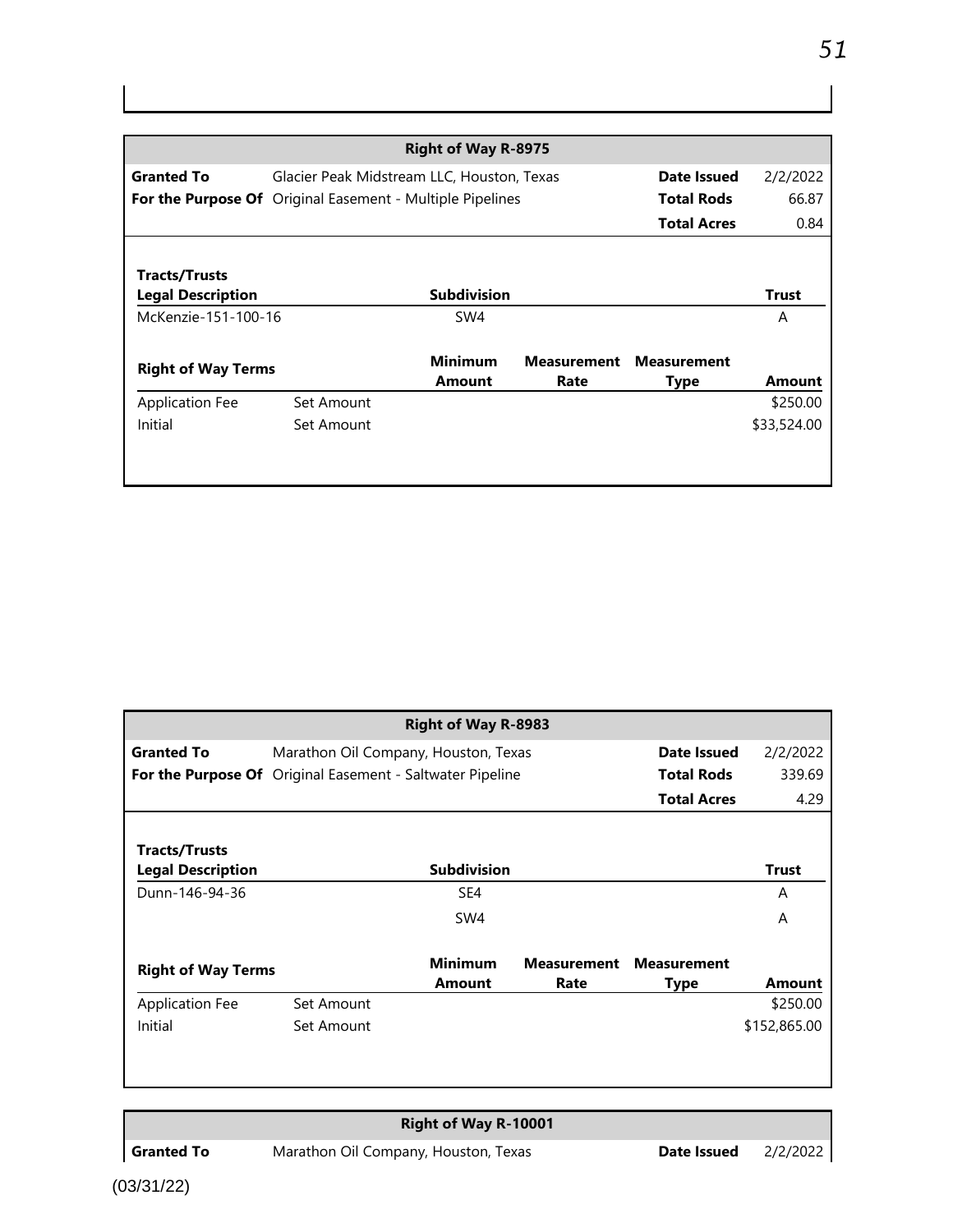# *52*

|                           | For the Purpose Of Easement Amendment - Multiple Pipelines |                 |                    | <b>Total Rods</b>  | 0.00          |
|---------------------------|------------------------------------------------------------|-----------------|--------------------|--------------------|---------------|
|                           |                                                            |                 |                    | <b>Total Acres</b> | 0.10          |
|                           |                                                            |                 |                    |                    |               |
| <b>Tracts/Trusts</b>      |                                                            |                 |                    |                    |               |
| <b>Legal Description</b>  |                                                            | Subdivision     |                    |                    | <b>Trust</b>  |
| Dunn-146-94-36            |                                                            | SW <sub>4</sub> |                    |                    | A             |
| <b>Right of Way Terms</b> |                                                            | <b>Minimum</b>  | <b>Measurement</b> | <b>Measurement</b> |               |
|                           |                                                            | <b>Amount</b>   | Rate               | <b>Type</b>        | <b>Amount</b> |
| <b>Application Fee</b>    | Set Amount                                                 |                 |                    |                    | \$250.00      |
| Initial                   | Set Amount                                                 |                 |                    |                    | \$7,500.00    |
|                           |                                                            |                 |                    |                    |               |
|                           |                                                            |                 |                    |                    |               |

|                                                                |                                                              | Right of Way R-10011            |                            |                            |              |
|----------------------------------------------------------------|--------------------------------------------------------------|---------------------------------|----------------------------|----------------------------|--------------|
| <b>Granted To</b>                                              | Tesoro High Plains Pipeline Company LLC, Denver,<br>Colorado |                                 |                            | Date Issued                | 2/10/2022    |
| For the Purpose Of Easement Amendment - Oil Gathering Pipeline |                                                              |                                 |                            | <b>Total Rods</b>          | 49.71        |
|                                                                |                                                              |                                 |                            | <b>Total Acres</b>         | 0.06         |
|                                                                |                                                              |                                 |                            |                            |              |
| Tracts/Trusts                                                  |                                                              |                                 |                            |                            |              |
| <b>Legal Description</b>                                       |                                                              | <b>Subdivision</b>              |                            |                            | <b>Trust</b> |
| Dunn-146-94-36                                                 |                                                              | SE4                             |                            |                            | A            |
| <b>Right of Way Terms</b>                                      |                                                              | <b>Minimum</b><br><b>Amount</b> | <b>Measurement</b><br>Rate | <b>Measurement</b><br>Type | Amount       |
| <b>Application Fee</b>                                         | Set Amount                                                   |                                 |                            |                            | \$250.00     |
| Initial                                                        | Set Amount                                                   |                                 |                            |                            | \$4,971.00   |
|                                                                |                                                              |                                 |                            |                            |              |

## **Right of Way R-10047**

| <b>Granted To</b> | Oneok Rockies Midstream LLC, Sidney, Montana                   | <b>Date Issued</b> 2/15/2022 |      |
|-------------------|----------------------------------------------------------------|------------------------------|------|
|                   | For the Purpose Of Easement Amendment - Gas Gathering Pipeline | <b>Total Rods</b>            | 0.00 |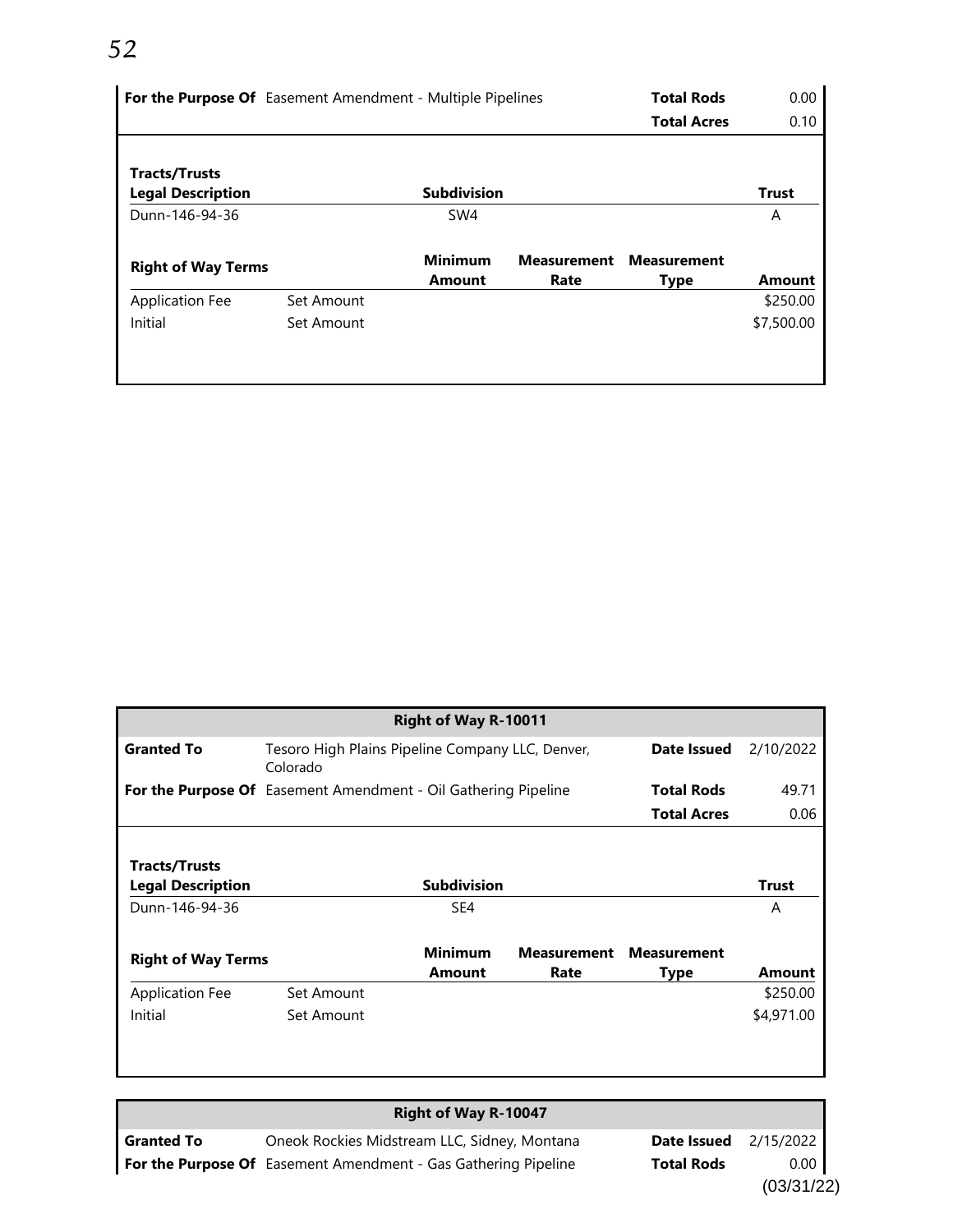| l Acroc | $\bigcap$ |
|---------|-----------|
|         |           |
|         |           |
|         |           |

|                           |            |                    |      | <b>Total Acres</b>             | 0.52          |
|---------------------------|------------|--------------------|------|--------------------------------|---------------|
| <b>Tracts/Trusts</b>      |            |                    |      |                                |               |
| <b>Legal Description</b>  |            | <b>Subdivision</b> |      |                                | <b>Trust</b>  |
| McKenzie-149-96-36        |            | SE4                |      |                                | A             |
|                           |            | SW4                |      |                                | A             |
| <b>Right of Way Terms</b> |            | <b>Minimum</b>     |      | <b>Measurement Measurement</b> |               |
|                           |            | <b>Amount</b>      | Rate | <b>Type</b>                    | <b>Amount</b> |
| <b>Application Fee</b>    | Set Amount |                    |      |                                | \$250.00      |
|                           |            |                    |      |                                |               |
|                           |            |                    |      |                                |               |

|                           |                                                                                           | <b>Right of Way R-8815</b> |                    |                    |                    |
|---------------------------|-------------------------------------------------------------------------------------------|----------------------------|--------------------|--------------------|--------------------|
| <b>Granted To</b>         | Mountrail-Williams Electric Cooperative, Williston, North<br>Date Issued<br>Dakota        |                            |                    |                    |                    |
|                           | <b>For the Purpose Of</b> Easement Amendment - Above Ground Electric<br>Distribution Line |                            |                    | <b>Total Rods</b>  | 92.90              |
|                           |                                                                                           |                            |                    | <b>Total Acres</b> | 1.16               |
| Tracts/Trusts             |                                                                                           |                            |                    |                    |                    |
| <b>Legal Description</b>  |                                                                                           | <b>Subdivision</b>         |                    |                    | <b>Trust</b>       |
| Williams-158-95-36        |                                                                                           | SW4                        |                    |                    | A                  |
| <b>Right of Way Terms</b> |                                                                                           | <b>Minimum</b>             | <b>Measurement</b> | <b>Measurement</b> |                    |
| <b>Application Fee</b>    | Set Amount                                                                                | <b>Amount</b>              | Rate               | Type               | Amount<br>\$250.00 |

# **Right of Way R-8933**

(03/31/22) **Granted To** Oneok Rockies Midstream LLC, Sidney, Montana **Date Issued** 2/11/2022 **For the Purpose Of** Easement Amendment - Gas Gathering Pipeline **Total Rods** 362.86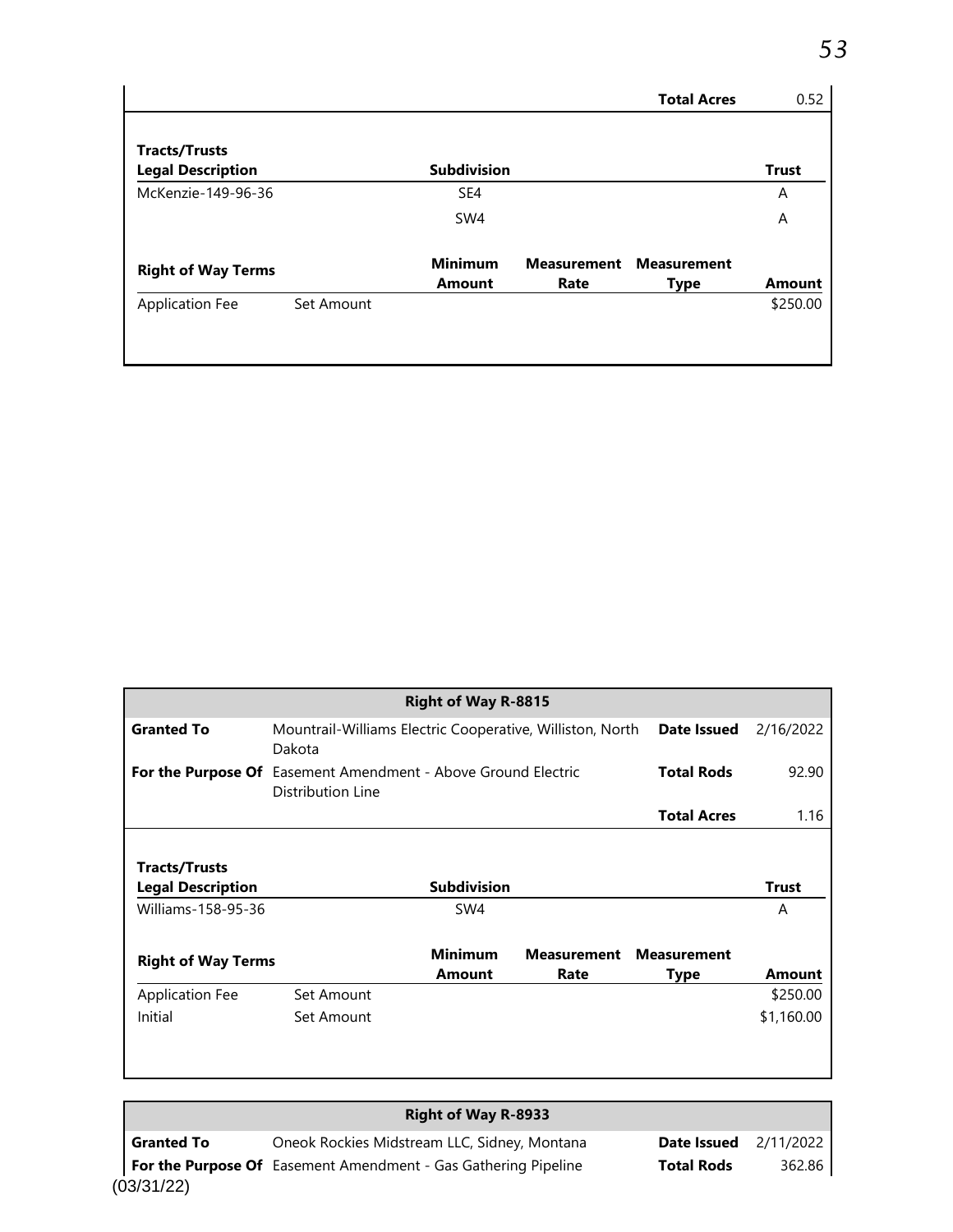|                                                  |            |                                 |                            | <b>Total Acres</b>                | 4.80          |
|--------------------------------------------------|------------|---------------------------------|----------------------------|-----------------------------------|---------------|
| <b>Tracts/Trusts</b><br><b>Legal Description</b> |            | <b>Subdivision</b>              |                            |                                   | <b>Trust</b>  |
| Dunn-146-94-36                                   |            | SE4                             |                            |                                   | A             |
|                                                  |            | SW4                             |                            |                                   | A             |
| <b>Right of Way Terms</b>                        |            | <b>Minimum</b><br><b>Amount</b> | <b>Measurement</b><br>Rate | <b>Measurement</b><br><b>Type</b> | <b>Amount</b> |
| <b>Application Fee</b>                           | Set Amount |                                 |                            |                                   | \$250.00      |
|                                                  |            |                                 |                            |                                   |               |

|                                                         |                                   | <b>Right of Way R-8980</b> |                    |                    |              |
|---------------------------------------------------------|-----------------------------------|----------------------------|--------------------|--------------------|--------------|
| <b>Granted To</b>                                       | Ovintiv USA Inc, Denver, Colorado |                            |                    | Date Issued        | 2/15/2022    |
| For the Purpose Of Easement Amendment - Subsurface Well |                                   |                            |                    | <b>Total Rods</b>  | 0.00         |
|                                                         |                                   |                            |                    | <b>Total Acres</b> | 0.00         |
|                                                         |                                   |                            |                    |                    |              |
| <b>Tracts/Trusts</b>                                    |                                   |                            |                    |                    |              |
| <b>Legal Description</b>                                |                                   | <b>Subdivision</b>         |                    |                    | <b>Trust</b> |
| McKenzie-153-96-16                                      |                                   | NE4                        |                    |                    | A            |
|                                                         |                                   | NW4                        |                    |                    | A            |
|                                                         |                                   |                            |                    |                    |              |
| <b>Right of Way Terms</b>                               |                                   | <b>Minimum</b>             | <b>Measurement</b> | <b>Measurement</b> |              |
|                                                         |                                   | <b>Amount</b>              | Rate               | <b>Type</b>        | Amount       |
| <b>Application Fee</b>                                  | Set Amount                        |                            |                    |                    | \$250.00     |
|                                                         |                                   |                            |                    |                    |              |
|                                                         |                                   |                            |                    |                    |              |

|                   | <b>Right of Way R-10025</b>                                        |                    |          |
|-------------------|--------------------------------------------------------------------|--------------------|----------|
| <b>Granted To</b> | Northwest Water Transfer LLC, Williston, North Dakota              | Date Issued        | 2/2/2022 |
|                   | <b>For the Purpose Of</b> Original Permit - Temporary Layflat Line | <b>Total Rods</b>  | 3.03     |
|                   |                                                                    | <b>Total Acres</b> | 0.04     |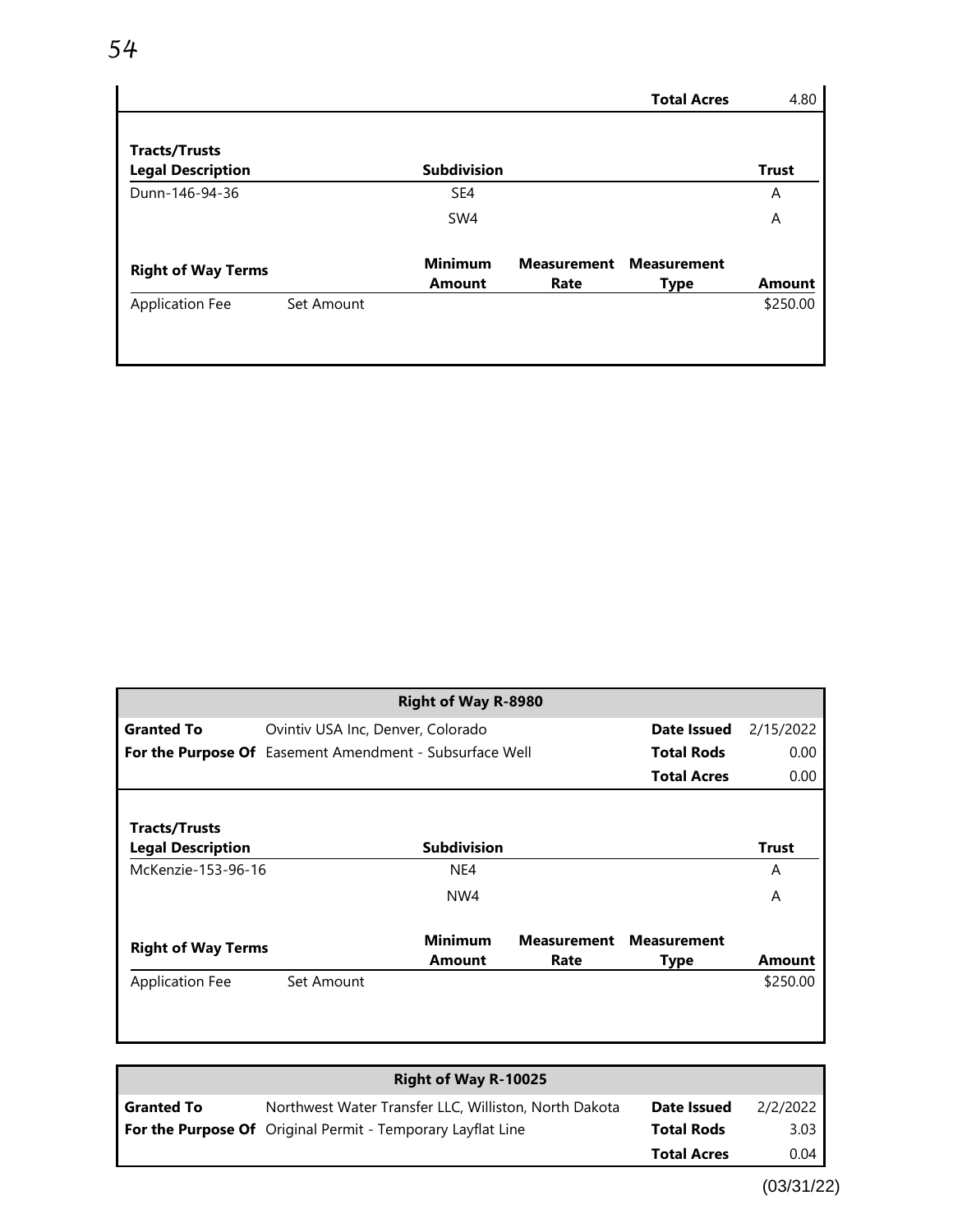| <b>Tracts/Trusts</b>      |                                                             |                             |                    |                    |               |
|---------------------------|-------------------------------------------------------------|-----------------------------|--------------------|--------------------|---------------|
| <b>Legal Description</b>  |                                                             | <b>Subdivision</b>          |                    |                    | <b>Trust</b>  |
| Mountrail-154-89-16       |                                                             | SW4                         |                    |                    | A             |
|                           |                                                             | <b>Minimum</b>              | <b>Measurement</b> | <b>Measurement</b> |               |
| <b>Right of Way Terms</b> |                                                             |                             |                    |                    |               |
|                           |                                                             | <b>Amount</b>               | Rate               | <b>Type</b>        | <b>Amount</b> |
| <b>Application Fee</b>    | Set Amount                                                  |                             |                    |                    | \$250.00      |
| Initial                   | Set Amount                                                  |                             |                    |                    | \$50.00       |
|                           |                                                             |                             |                    |                    |               |
|                           |                                                             | <b>Right of Way R-10028</b> |                    |                    |               |
| <b>Granted To</b>         | Select Energy Services LLC, Gainesville, Texas              |                             |                    | <b>Date Issued</b> | 2/2/2022      |
|                           | For the Purpose Of Original Permit - Temporary Layflat Line |                             |                    | <b>Total Rods</b>  | 635.88        |
|                           |                                                             |                             |                    | <b>Total Acres</b> | 7.95          |
|                           |                                                             |                             |                    |                    |               |
| <b>Tracts/Trusts</b>      |                                                             |                             |                    |                    |               |
| <b>Legal Description</b>  |                                                             | <b>Subdivision</b>          |                    |                    | <b>Trust</b>  |
| Dunn-147-96-36            |                                                             | E2SE4                       |                    |                    | A             |
|                           |                                                             | NE4                         |                    |                    | A             |
|                           |                                                             | NW4                         |                    |                    | A             |
|                           |                                                             |                             |                    |                    |               |
| <b>Right of Way Terms</b> |                                                             | <b>Minimum</b>              | <b>Measurement</b> | <b>Measurement</b> |               |
|                           |                                                             | <b>Amount</b>               | Rate               | <b>Type</b>        | <b>Amount</b> |
| <b>Application Fee</b>    | Set Amount                                                  |                             |                    |                    | \$250.00      |
| Initial                   | Set Amount                                                  |                             |                    |                    | \$10,492.00   |
|                           |                                                             |                             |                    |                    |               |
|                           |                                                             |                             |                    |                    |               |

|                                                             |                                                | <b>Right of Way R-10048</b> |      |                                |            |
|-------------------------------------------------------------|------------------------------------------------|-----------------------------|------|--------------------------------|------------|
| <b>Granted To</b>                                           | West Dakota Water LLC, Williston, North Dakota |                             |      | Date Issued                    | 2/15/2022  |
| For the Purpose Of Original Permit - Temporary Layflat Line |                                                |                             |      | <b>Total Rods</b>              | 160.00     |
|                                                             |                                                |                             |      | <b>Total Acres</b>             | 2.00       |
|                                                             |                                                |                             |      |                                |            |
| <b>Tracts/Trusts</b>                                        |                                                |                             |      |                                |            |
| <b>Legal Description</b>                                    |                                                | <b>Subdivision</b>          |      |                                | Trust      |
| Mountrail-154-91-24                                         |                                                | W2NW4, SE4NW4               |      |                                | A          |
| <b>Right of Way Terms</b>                                   |                                                | <b>Minimum</b>              |      | <b>Measurement Measurement</b> |            |
|                                                             |                                                | <b>Amount</b>               | Rate | <b>Type</b>                    | Amount     |
| <b>Application Fee</b>                                      | Set Amount                                     |                             |      |                                | \$250.00   |
| Initial                                                     | Set Amount                                     |                             |      |                                | \$2,640.00 |
|                                                             |                                                |                             |      |                                |            |
|                                                             |                                                |                             |      |                                |            |

**Total Initial Payment Amount** \$546,791.50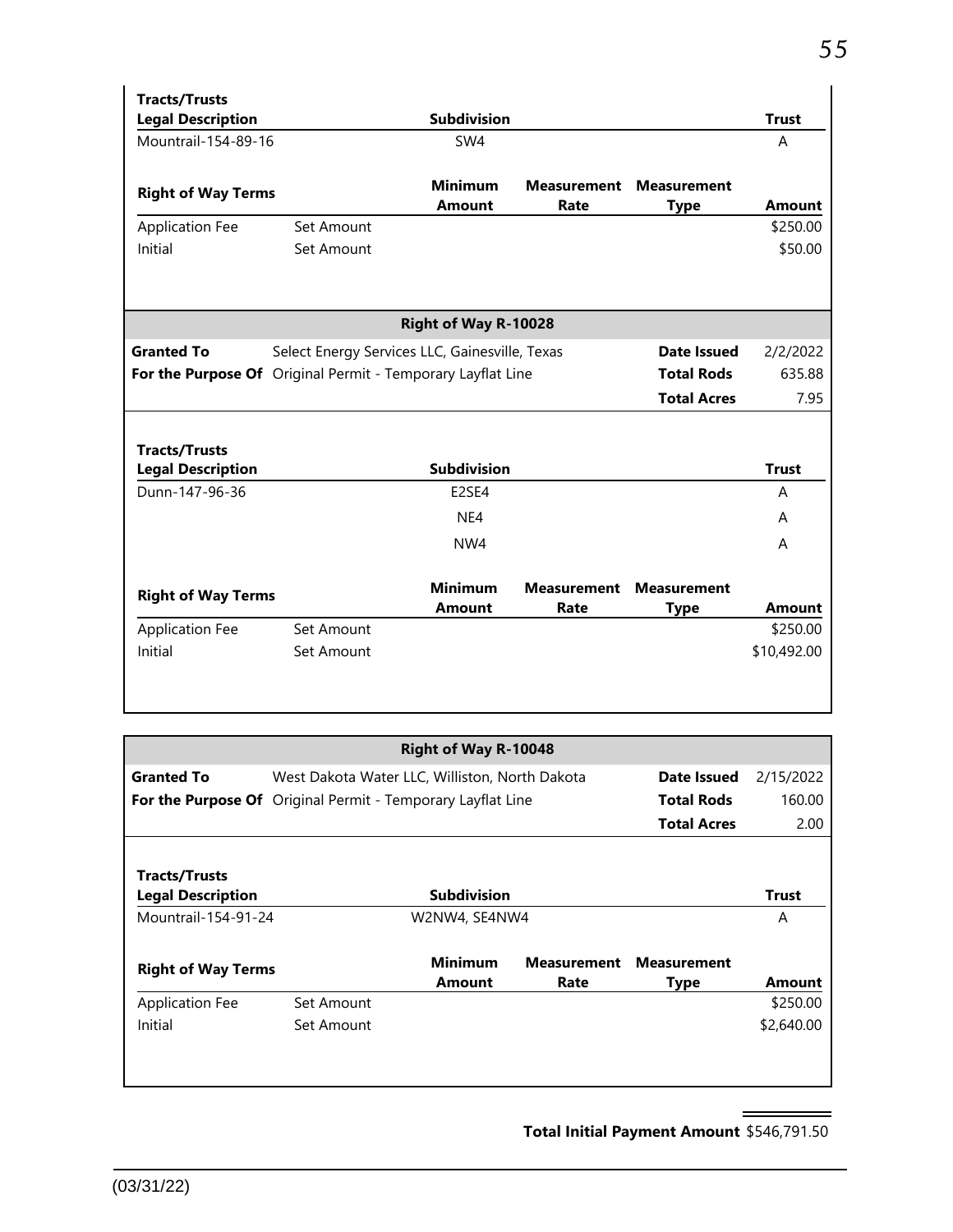*56*

#### **February 2022 Report of Shut-Ins Approved by Land Commissioner**

| <b>Granted to:</b>      | <b>Marathon Oil Company</b>                       |
|-------------------------|---------------------------------------------------|
| For the Purpose of:     | Operations                                        |
| Date Issued:            | 02/11/2022                                        |
| <b>Application Fee:</b> | \$100.00                                          |
| Trust:                  | SIIF - Strategic Investment and Improvements Fund |
| Leases:                 | OG-04-00701, OG-04-00702                          |

#### **February Unclaimed Property Report**

Unclaimed property is all property held, issued, or owing in the ordinary course of a holder's business that has remained unclaimed by the owner for more than the established time frame for the type of property. It can include checks, unpaid wages, stocks, amounts payable under the terms of insurance policies, contents of safe deposit boxes, etc.

An owner is a person or entity having a legal or equitable interest in property subject to the unclaimed property law. A holder can include a bank, insurance company, hospital, utility company, retailer, local government, etc.

Since 1975, the Unclaimed Property Division (Division) of the Department of Trust Lands (Department) has been responsible for reuniting individuals with property presumed abandoned. The Division acts as custodian of the unclaimed property received from holders. The property is held in trust in perpetuity by the State and funds are deposited in the Common Schools Trust Fund. The 1981 Uniform Unclaimed Property Act created by the national Uniform Law Commission was adopted by the State in 1985. In January 2020, the Division enacted North Dakota Administrative Code ch. 85-03. During the 67th Legislative Assembly (2021), the Revised Uniform Unclaimed Property Act (RUUPA) was passed under Senate Bill 2048, codified as N.D.C.C. ch. 47-30.2.

For the month of February 2022, the Division received 83 holder reports with a property value of \$211,060 and paid 1,151 claims with a total value of \$409,570.

#### **The Financial Report (Unaudited) for period ending December 31, 2021 was presented to the Board for review and is available at the Department upon request.**

#### **Investment Updates**

#### **Portfolio Rebalancing Updates**

Documents of both Apollo Defined Return Fund LP and SSGA US REIT Index CF were signed and submitted. Angelo Gordon (AGDL-BUSL) Fund documents are still being reviewed. \$25M investment for SSGA US REIT Index CF will be funded on Mar. 28.

Since the last Board meeting, GCM Secondary Opportunities Fund made a capital distribution amounting to around \$7M thereby increasing its unfunded commitment to \$128M. While Ares Pathfinder and Harrison Street Core Property Fund both made capital call, \$10M due Mar. 30 and \$39.4M due Apr. 5 respectively.

Unfunded commitments after the distribution and calls will be at \$774.9M. These are:

- 1. Apollo Defined Return Fund, \$200M
- 2. Varde Dislocation Fund, \$42.5M
- 3. GCM Private Equity, \$110M
- 4. ARES Pathfinder Fund, \$54.4M
- 5. Angelo Gordon DL IV, \$25M
- 6. Owl Rock Diversified Lending, \$35M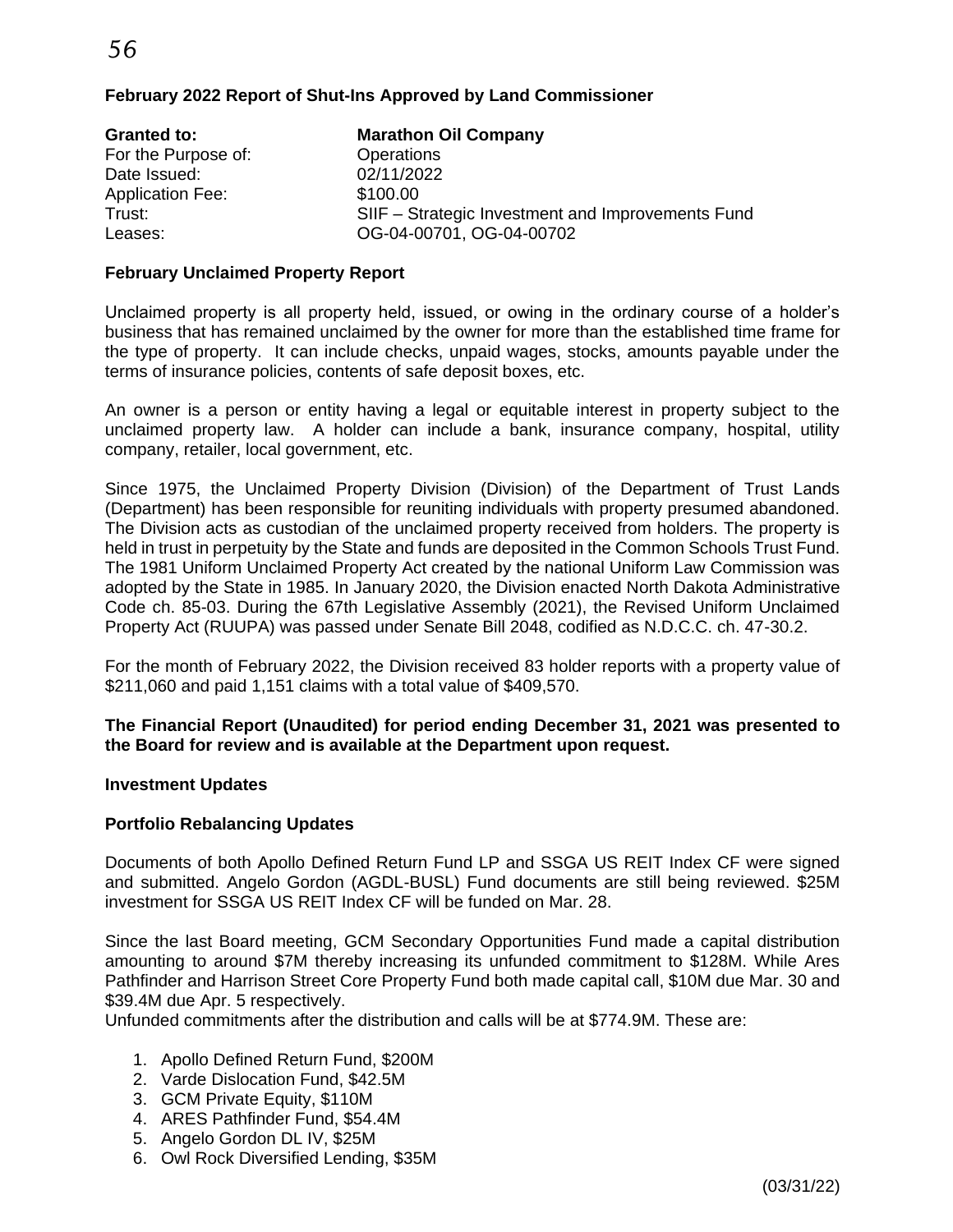- 7. GCM Secondary Opportunities Fund, \$128M
- 8. Harrison Street Core Property Fund LP, \$30M
- 9. FSI GDIF (Infrastructure), \$150M

#### **Asset Allocation**

The table below shows the status of the permanent trusts' asset allocation as of Mar. 22, 2022. The figures provided are unaudited.

| As of                                         | Market Value     |            |        | Lower   | Upper |                                                           |
|-----------------------------------------------|------------------|------------|--------|---------|-------|-----------------------------------------------------------|
| March 22, 2022                                | \$               | Actual     | Target | Range   | Range |                                                           |
|                                               |                  | $\bigcirc$ | П      | ь       | ٠     |                                                           |
| <b>Broad US Equity</b>                        | 1,174,788,178.99 | 19.2%      | 19.0%  | 14.0%   | 24.0% |                                                           |
| Broad Int'l Equity                            | 1,079,542,261.11 | 17.7%      | 19.0%  | 14.0%   | 24.0% |                                                           |
| <b>Fixed Income</b>                           | 1,460,068,286.85 | 23.9%      | 22.0%  | 17.0%   | 27.0% |                                                           |
| <b>Transition Account</b>                     | 349,364,811.24   | 5.7%       | 0.0%   | $-5.0%$ | 5.0%  | Щ                                                         |
| Absolute Return                               | 838,293,400.10   | 13.7%      | 15.0%  | 10.0%   | 20.0% |                                                           |
| <b>DIS</b>                                    |                  | 0.0%       | 0.0%   | $-5.0%$ | 5.0%  | Ò                                                         |
| Real Estate                                   | 957,323,248.24   | 15.7%      | 15.0%  | 10.0%   | 20.0% |                                                           |
| <b>Private Equity</b><br>(Grosvenor)          | 42,472,867.96    | 0.7%       | 5.0%   | 0.0%    | 10.0% |                                                           |
| Private Infrastructure<br>(JPM-Infra)         | 130,000,000.00   | 2.1%       | 5.0%   | 0.0%    | 10.0% |                                                           |
| Opportunistic Investments<br>(Varde & Apollo) | 72,393,702.00    | 1.2%       | 0.0%   | $-5.0%$ | 5.0%  | ⊩                                                         |
| Portfolio Total                               | 6,104,246,756.49 | 100.0%     |        |         |       | 0.0%<br>5.0%<br>10.0%<br>15.0%<br>20.0%<br>25.0%<br>30.0% |
|                                               |                  |            |        |         |       | $\bullet$ Actual $\Box$ Target                            |

# **E N E R G Y I N F R A S T R U C T U R E A N D I M P A C T**

#### **Quarterly Program Report**

The Energy Infrastructure and Impact Office (EIIO) is a division within the Department of Trust Lands (Department). EIIO provides financial assistance to local units of government that are impacted by oil and gas activity. The office has been a part of the Department since 1977 and was formally known as the Energy Development Impact Office created under N.D.C.C. ch. 57-62 with funding being distributed from the Energy Development Impact Fund. Over the course of the past 40 years, the EIIO has dispersed over \$626 million in funding as appropriated by the Legislative Assembly.

Prior to 2019, the Energy Development Impact Fund received a portion of the oil and gas gross production taxes collected by the State of North Dakota. During the 2019-2021 biennium, under House Bill No. 1013, the Legislative Assembly transferred \$2,000,000 from the Strategic Investment and Improvement fund to the Energy Development Impact Fund for grant distribution. For the 2021-2023 biennium, no funding was provided by the Legislative Assembly.

(03/31/22) As of March 15, 2022, the current balance in the Energy Development Impact Fund is \$415,430.08, of which \$33,893.76 has been awarded but not yet reimbursed to the three (3) remaining grantees. In addition, remaining funds are used for administrative expenses per Senate Bill No. 2013, Section 4.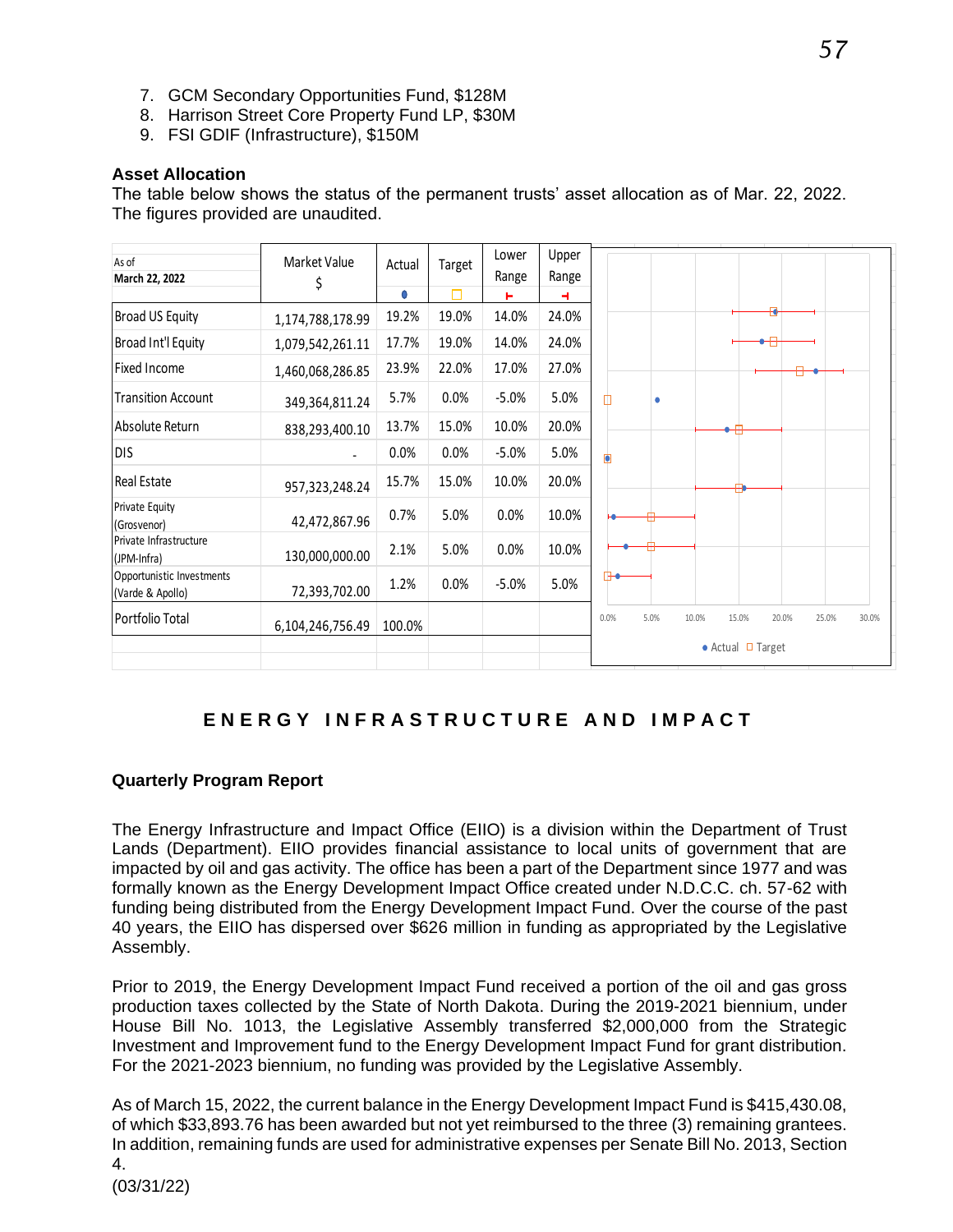| Oil and Gas Impact Grant Fund | Grants with balances | <b>Current Balance Obligated to Grants</b> |
|-------------------------------|----------------------|--------------------------------------------|
| 9/7/2021                      |                      | \$794,932.56                               |
| 12/7/2021                     |                      | \$297,596.76                               |
| 3/14/2022                     |                      | \$33,893.76                                |

The following shows grant activity for the last six months:

#### **Vacancy of EIIO Director**

Century Code authorizes the appointment of the Energy Infrastructure and Impact Office director:

**57-62-04. Energy infrastructure and impact office - Appointment of director.** There is hereby created an energy infrastructure and impact office, to be a division within the office of the commissioner of the board of university and school lands, the director of which must be appointed by and serve at the pleasure of the board of university and school lands. The director shall have knowledge of state and local government and shall have experience or training in the fields of taxation and accounting. The salary of the director must be set by the commissioner of university and school lands within the limits of legislative appropriations. The director may employ such other persons as may be necessary and may fix their compensation within the appropriation made for such purpose. The board of university and school lands shall fill any vacancy in the position of director in the same manner as listed above. All action by the board of university and school lands, including appointment of a director, must be by majority vote.

With EIIO Director Smith's departure, the Board should consider its preference in the appointment of the next director.

|           |  |  | Motion: The Board appoint Land Commissioner Joseph Heringer to the position of EllO |  |  |  |  |
|-----------|--|--|-------------------------------------------------------------------------------------|--|--|--|--|
| Director. |  |  |                                                                                     |  |  |  |  |
|           |  |  |                                                                                     |  |  |  |  |

| <b>Action Record</b>            | <b>Motion</b> | Second | Ave | <b>Nay</b> | <b>Absent</b> |
|---------------------------------|---------------|--------|-----|------------|---------------|
| Secretary Jaeger                |               |        |     |            |               |
| <b>Superintendent Baesler</b>   |               |        |     |            |               |
| <b>Treasurer Beadle</b>         |               |        |     |            |               |
| <b>Attorney General Wrigley</b> |               |        |     |            |               |
| Governor Burgum                 |               |        |     |            |               |

# **I N V E S T M E N T S**

#### **Private Equity**

On April 8, 2020, the Board of University and School Lands' (Board) approved an asset allocation to Private Equity (PE) within the broader Strategic Asset Allocation (SAA) for the Permanent Trust Funds (PTFs). The Board has since approved investments with GCM Grosvenor (GCM) in a "Fundof-One" structure and GCM's Secondary Opportunities Fund III. The most recent investment in PE secondaries was aimed at taking advantage of two positive traits inherent in PE secondaries: 1. The visibility into some or all the underlying PE portfolio assets; 2. The ability to shorten or avoid the J-curve, which is the period of negative cashflow versus positive cashflow (or capital calls vs distributions).

Within PE there are two types of secondary transactions: Limited Partner (LP) led deals and General Partner (GP) led deals. LP-led secondaries are PE interests sold by LPs (investors like the PTFs) who want to reduce or eliminate their PE positions. GP-led deals, or continuation funds,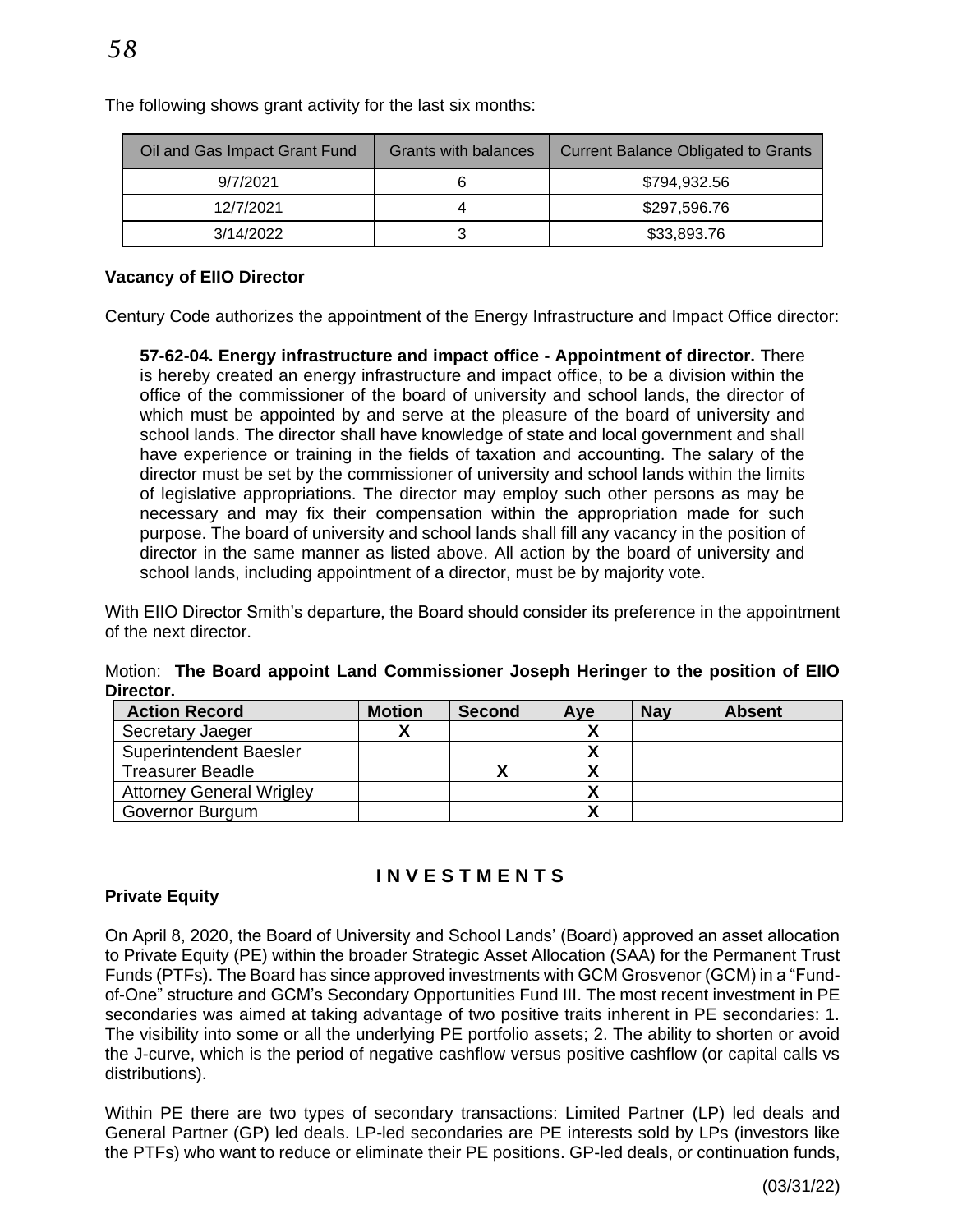are secondaries where the GP wants to effectively extend the life of an existing fund which may have one or two assets left. The GP has high conviction around the remaining asset(s) and wants to continue holding it (them) to execute on their value creation strategy. To show their conviction, the GP will typically rollover their incentive fees into the continuation fund and/or add capital alongside the new LPs. The GCM Secondary Opportunities Fund III has a mix of both LP-led and GP-led deals.

Department Staff and RVK discussed adding another secondaries manager to the PTFs' PE allocation. Staff and RVK reviewed managers within RVK's PE manager database and conducted due diligence. This due diligence process has resulted in Staff and RVK recommending Morgan Stanley's Ashbridge Transformational Secondaries Fund II. Morgan Stanley's Ashbridge platform aims to invest solely in GP-led secondaries due to the visibility of underlying assets and the high conviction of GPs in realizing higher returns. Additionally, Morgan Stanley will provide a fee break for being both an existing Morgan Stanley client and RVK client.

Morgan Stanley has \$1.6 trillion in assets under management with over \$2.4 billion committed to GP-led secondaries. The firm has 55 offices worldwide and over 1,100 investment professionals. The secondaries team has 15 investment professionals and another 100 professionals in support.

Attachment 1: RVK Recommendation Memo Attachment 2: Morgan Stanley Presentation

Motion: **The Board approve up to a \$25 Million investment in Morgan Stanley's Ashbridge Transformational Secondaries Fund II, LP, subject to final review and approval of all legal documents by the Office of the Attorney General.**

| <b>Action Record</b>            | <b>Motion</b> | <b>Second</b> | Ave | <b>Nav</b> | <b>Absent</b> |
|---------------------------------|---------------|---------------|-----|------------|---------------|
| Secretary Jaeger                |               |               |     |            |               |
| <b>Superintendent Baesler</b>   |               |               |     |            |               |
| <b>Treasurer Beadle</b>         |               |               |     |            |               |
| <b>Attorney General Wrigley</b> |               |               |     |            |               |
| Governor Burgum                 |               |               |     |            |               |

**RVK Recommendation Memo and Morgan Stanley Presentation were presented to the board and are available upon request.** 

#### EXECUTIVE SESSION

**Under the authority of North Dakota Century Code Sections 44-04-19.1 and 44-04-19.2, the Board close the meeting to the public and go into executive session for purposes of attorney consultation relating to:** 

- **William S. Wilkinson, et. al. Case No. 53-2012-CV-00038**
- **Royalty Offers**

| <b>Action Record</b>            | <b>Motion</b> | <b>Second</b> | Ave | <b>Nav</b> | <b>Absent</b> |
|---------------------------------|---------------|---------------|-----|------------|---------------|
| Secretary Jaeger                |               |               |     |            |               |
| <b>Superintendent Baesler</b>   |               |               |     |            |               |
| <b>Treasurer Beadle</b>         |               |               |     |            |               |
| <b>Attorney General Wrigley</b> |               |               |     |            |               |
| Governor Burgum                 |               |               |     |            |               |

**The Board entered into executive session at 9:58 AM.**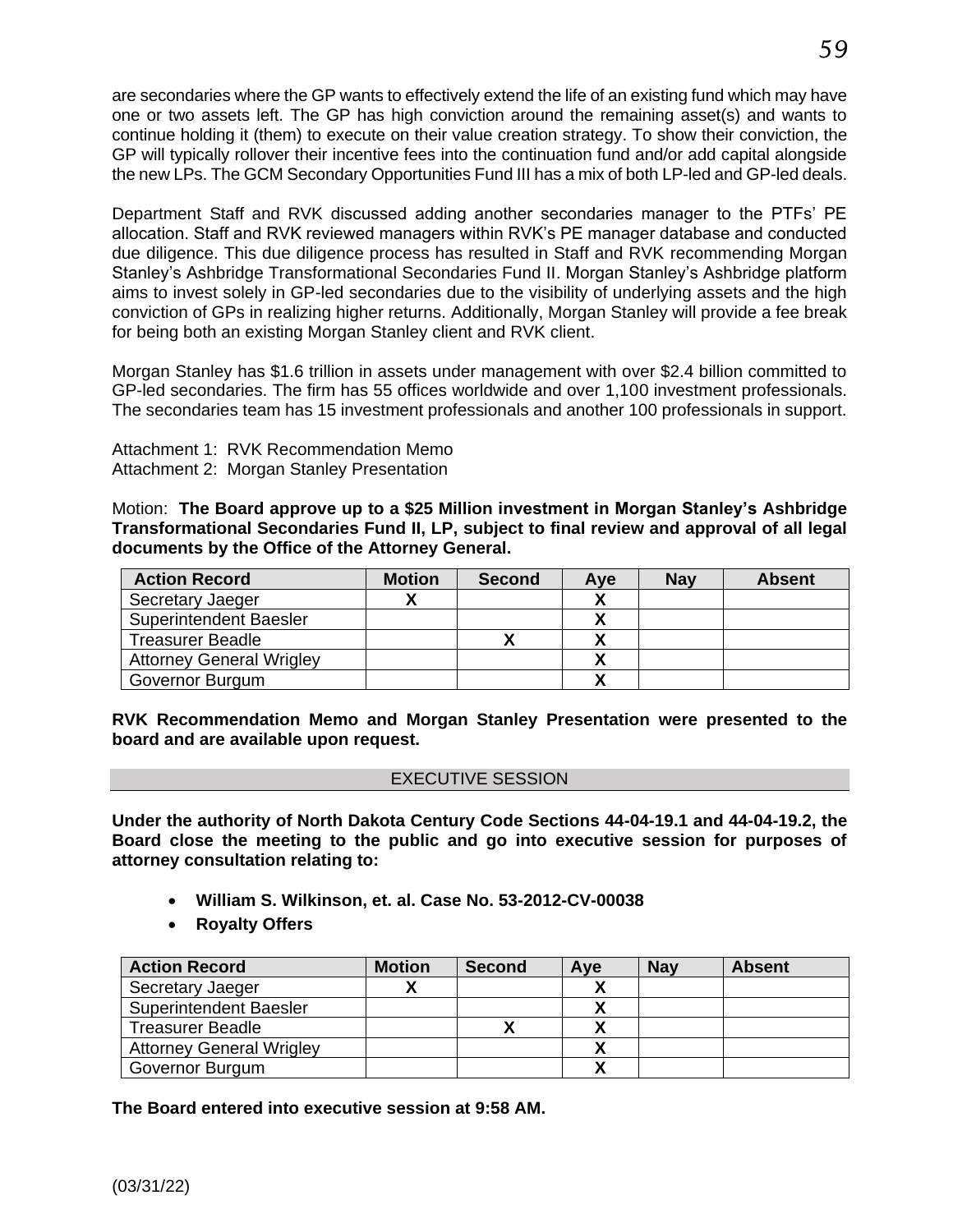#### **EXECUTIVE SESSION**

#### **Members Present:**

| Doug Burgum                                         | Governor                                           |  |  |
|-----------------------------------------------------|----------------------------------------------------|--|--|
| Alvin A. Jaeger                                     | Secretary of State                                 |  |  |
| Drew Wrigley                                        | <b>Attorney General</b>                            |  |  |
| <b>Thomas Beadle</b>                                | <b>State Treasurer</b>                             |  |  |
| Kirsten Baesler                                     | Superintendent of Public Instruction               |  |  |
| <b>Department of Trust Lands Personnel present:</b> |                                                    |  |  |
| Joseph Heringer                                     | Commissioner                                       |  |  |
| Kate Schirado                                       | <b>Administrative Assistant</b>                    |  |  |
| <b>Catelin Newell</b>                               | <b>Administrative Staff Officer</b>                |  |  |
| Kristie McCusker                                    | Paralegal                                          |  |  |
| Adam Otteson                                        | Revenue Compliance Director                        |  |  |
| <b>Rick Owings</b>                                  | <b>Administrative Staff Officer</b>                |  |  |
| <b>Chris Suelzle</b>                                | <b>Minerals Division Director</b>                  |  |  |
| <b>Guests in Attendance:</b>                        |                                                    |  |  |
| Dave Garner                                         | Office of the Attorney General present for Royalty |  |  |

Jen Verleger Office of the Attorney General present for Wilkinson Reice Haase Office of the Governor Ryan Norrell **No. 2018** Office of the Governor

\_\_\_\_\_\_\_\_\_\_\_\_\_\_\_\_\_\_\_\_\_\_\_\_\_\_\_\_\_\_\_\_\_\_\_\_\_\_\_\_\_\_\_\_\_\_\_\_\_\_\_\_\_\_\_\_\_\_\_\_\_\_\_\_\_\_\_\_\_\_\_\_\_\_ The executive session adjourned at 11:02 AM and the Board returned to the open session and Teams meeting to rejoin the public. During the executive session meeting, the Board was provided information and no formal action was taken.

### **L I T I G A T I O N**

#### **Wilkinson Litigation**

| William S. Wilkinson, et. al. v. Board of University & School Lands, Brigham |
|------------------------------------------------------------------------------|
| Oil & Gas, LLP; EOG Resources, Inc.; Case No. 53-2012-CV-00038               |
| January, 2012                                                                |
| <b>Williams County District Court</b>                                        |
| <b>Paul Jacobson</b>                                                         |
| Jennifer Verleger/Matthew Sagsveen/David Garner                              |
|                                                                              |
| Josh Swanson/Rob Stock, Lawrence Bender, John Ward                           |
|                                                                              |
|                                                                              |

**Issues:** The Wilkinson lawsuit was filed on January 10, 2012. The Plaintiffs assert that they own minerals in a 200 acre tract west of Williston. This suit was initially filed in state court as a quiet title action. The Attorney General's Office filed an Answer and Counterclaim on February 27, 2012.

> On July 1, 2014, the Plaintiffs filed an amended complaint in the case and added claims of unconstitutional takings, conversion, constructive trust and unjust enrichment, civil conspiracy and deprivation of rights under 42 U.S.C. § 1983. Plaintiffs assert in their amended complaint that the Board should be issuing leases on the west side of the Highway 85 bridge pursuant to the Phase II Investigation – the estimated location of the ordinary high watermark (OHWM) prior to inundation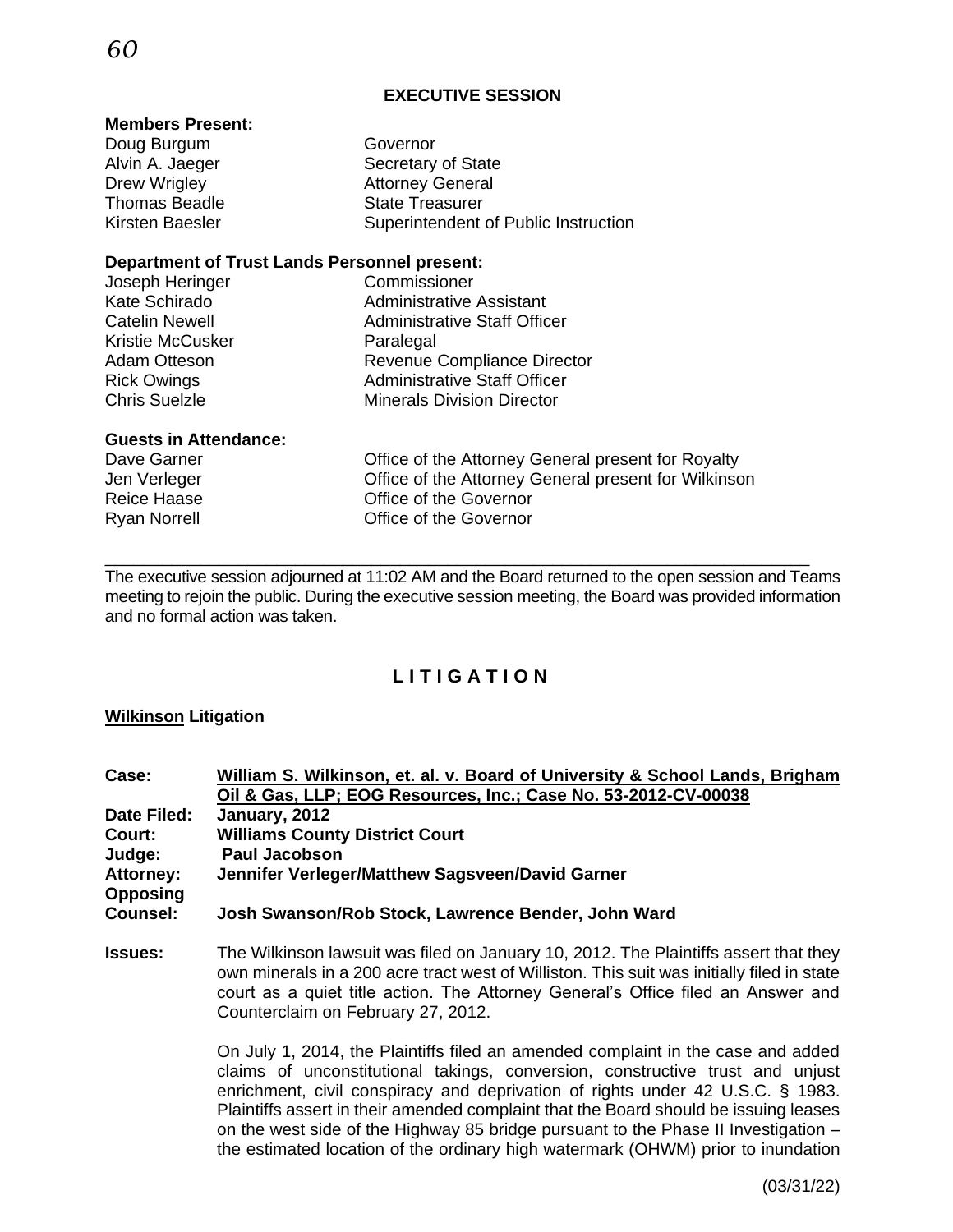of Lake Sakakawea – rather than the Phase I Delineation – current location of the OHWM. Plaintiffs argue that the subject property is located under Lake Sakakawea, which did not exist at statehood, and thus the state did not acquire title to it as sovereign lands. Therefore, the State's title to the Missouri River is limited to the channel as it existed prior to inundation of Lake Sakakawea as determined by the Phase II investigation.

In January of 2016, the State Engineer sought and was granted intervention. A joint motion for summary judgment was filed by the Board and the State Engineer on March 1, 2016. On May 18, 2016, the district court granted the motion for summary judgment finding that: (1) the subject property is located along the Missouri River, which is no doubt navigable; (2) The Phase I Delineation should be used to determine the OHWM for the subject property rather than the Phase II Investigation, and therefore the property is determined to be sovereign land of the state of North Dakota; (3) to the extent Plaintiffs are aggrieved by the Phase I Delineation, they must exhaust their administrative remedies through the State Engineer before making a claim in district court; and (4) there are no grounds to support Counts II through VII. Plaintiffs filed a notice of appeal on June 1, 2016. Both EOG Resources, Inc. and Statoil Oil and Gas LP filed cross-appeals.

On September 28, 2017, the North Dakota Supreme Court reversed the district court's decision and remanded the case back to the district court. The Supreme Court held that:

- 1. Surface ownership could not be determined without the United States as a party to the action;
- 2. N.D.C.C. ch. 61-33.1 has a retroactive clause and the district court did not have an opportunity to determine if it applies and governs ownership of the minerals at issue;
- 3. A "takings" analysis must be conducted if the district court determines the State owns the disputed minerals; and
- 4. The district court erroneously made findings of disputed fact.
- **History:** Due to the passage of S.B. 2134, the District Court ordered the case stayed and all deadlines be held in abeyance until the final review findings under S.B. 2134 are issued by the North Dakota Industrial Commission (NDIC). Plaintiff, after NDIC issued the review findings, requested a status conference with the Court to set a new trial date and other deadlines. The Board and State Engineer filed a Motion for Continued Stay of Proceedings on October 11, 2018. The telephonic status conference scheduled for November 2, 2018 was cancelled.A Hearing on the Motion for Continued Stay was held November 30, 2018. Defendants submitted a proposed Order and the Judge asked for Plaintiffs to submit a proposed Order, which was filed December 4, 2018. The Court issued its Order on December 12, 2018, denying the Motion for Continued Stay and requiring the parties confer on a scheduling order and submit a Rule 16 scheduling order by January 26, 2019. The State filed a Motion for Proposed Scheduling Order on January 28, 2019, and Plaintiffs filed a notice of hearing on January 31, 2019, and filed their Response to State's Motion for Proposed Scheduling Order and Plaintiffs' Request for Rule 16(F) Sanctions on February 1, 2019. State Defendants filed a Reply Brief in Support of Motion for Proposed Scheduling Order on February 8, 2019. Statoil & Gas LP filed a Response to State's Motion for Proposed Scheduling Order and Plaintiff's Proposed Scheduling Order on February 11, 2019. Plaintiffs scheduled a hearing in District Court on the Motion for Scheduling Order which was held March 5, 2019, at 2:00 p.m. The District Court didn't rule on the scheduling motions but granted Plaintiffs' request to file a motion for Summary Judgment within 30 days of the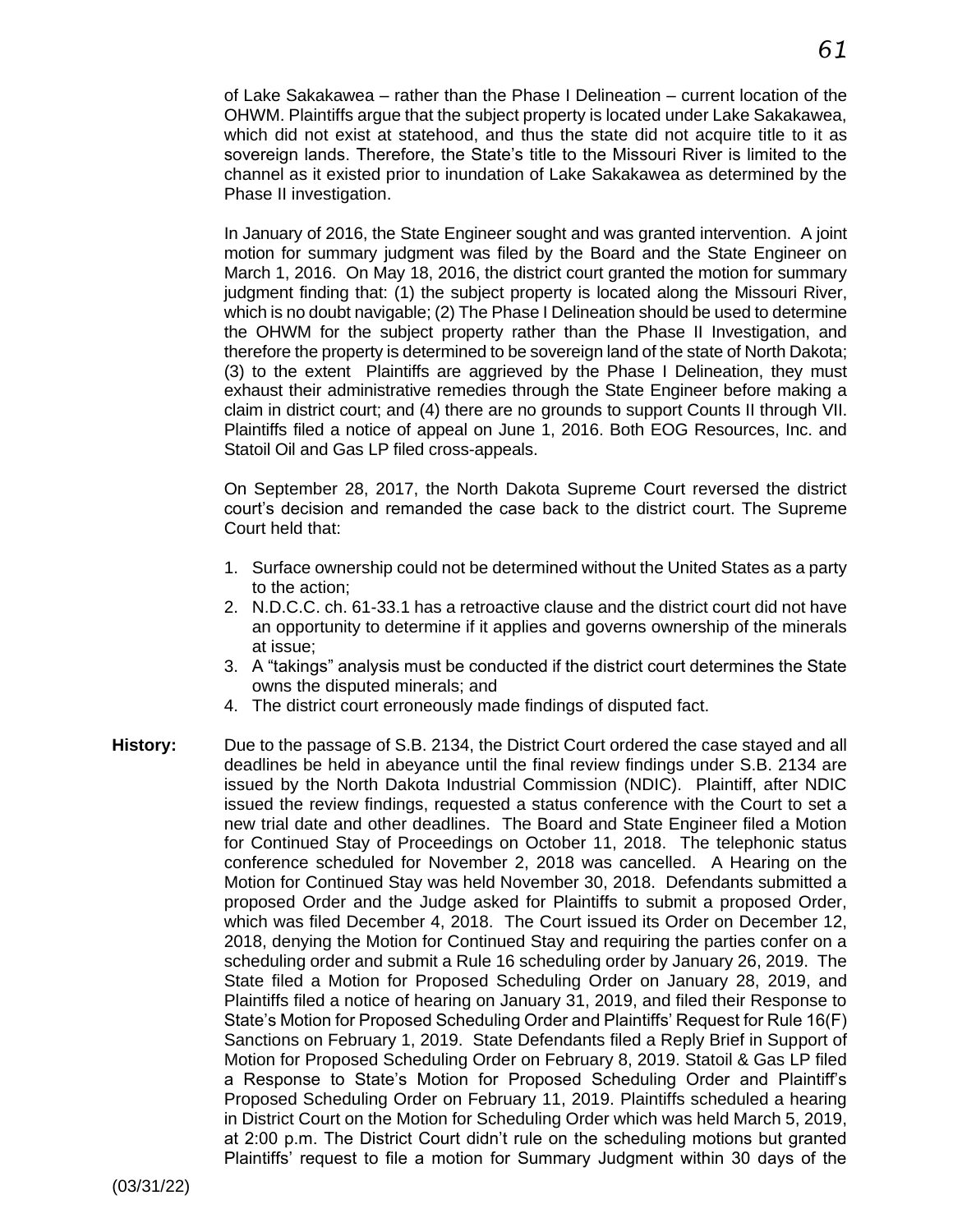hearing. On April 15, 2019, Plaintiffs' filed with the District Court a Notice of Motion, Motion for Summary Judgment, Brief in Support of Motion for Summary Judgment, Affidavit of Joshua Swanson, Notice of Hearing (requesting a hearing be held at the earliest possible date available on the Court's calendar), and proposed Order Granting Plaintiffs' Motion for Summary Judgment. On April 17, 2019, Plaintiffs' filed a Notice of Hearing scheduling a hearing for 2:00 p.m. on July 30, 2019 before the Honorable Paul W. Jacobson, at the Williams County Courthouse, Williston. The parties entered into a Stipulation Extending Time to Respond to Plaintiffs' Motion for Summary Judgment and Plaintiffs' Time to Reply which was entered May 1, 2019. The Order Extending Time to Respond was entered May 2, 2019, extending Defendants' time to respond to June 14, 2019, and extending Plaintiffs' deadline to file reply to July 1, 2019. On June 10, 2019 Statoil & Gas LP filed its Opposition to Plaintiffs' Motion for Summary Judgment. Also, on June 10, 2019, the Stipulated Motion to Dismiss Defendant XTO Energy Inc. was filed in which Plaintiffs, Cross-claimant EOG, and Defendant XTO stipulated and requested the Court dismiss XTO from the action with prejudice and without costs and disbursements to any party, as it holds no ownership interest in, right to, claim or title to any mineral interests as alleged by Plaintiffs. The Board of University and School Lands filed its Brief in Opposition to Plaintiffs' Motion for Summary Judgment on June 14, 2019. Also filed on June 14, 2019 where the State Engineer's Response to Brief in Opposition to Plaintiffs' Motion for Summary and the Response of EOG Resources, Inc., to Plaintiffs' Motion for Summary Judgment. On June 17, 2019, the Court entered its Order Dismissing Defendant XTO Energy, Inc. from the Action. On July 1, 2019, Plaintiff's filed their Reply Brief in Support of Motion for Summary Judgment. The hearing on the Motion for Summary Judgment was held on July 30, 2019. Order Granting Plaintiffs' Motion for Summary Judgment was entered on September 6, 2019.The proposed Judgment was submitted on September 12, 2019. The Judgment and Notice of Entry of Judgment were filed with the District Court on September 16, 2019. Board of University and School Lands' Notice of Appeal to the North Dakota Supreme Court was filed on November 15, 2019. State Engineer's Notice of Appeal to the North Dakota Supreme Court was filed on November 15, 2019. Notice of Appeal to North Dakota Supreme Court filed by Statoil Oil & Gas LP f/k/a Brigham Oil & Gas, LLP on November 27, 2019. Appellant's Initial Briefs were due December 12, 2019; however, a Joint Motion for Extension of Time to File Briefs was filed and an extension was granted on December 13, 2019, with all briefs being due to the Supreme Court as follows:

- Appellants' (including Board of University and School Lands) Initial Briefs January 13, 2020;
- Appellees' Response Briefs March 2, 2020; and
- Appellants' (including Board of University and School Lands) Reply Briefs March 16, 2020.

On January 13, 2020, the Brief of Appellant, Board of University and School Lands was filed with the Supreme Court. Appellant North Dakota State Engineer's Principal Brief was also filed on January 13, 2020. Plaintiffs/Appellees Response Brief filed with the Supreme Court on March 2, 2020. Plaintiffs/Appellees Response Brief filed with the Supreme Court on March 2, 2020. Reply Brief of Defendant and Appellant, Board of University and School Lands filed on March 16, 2020. Appellant North Dakota State Engineer's Reply Brief filed March 16, 2020. The North Dakota Supreme Court issued its Opinion of the Court on August 27, 2020. On September 18, 2020 a Notice of Hearing was filed in the District Court setting a status conference for October 13, 2020, at 3:30 p.m. The Court issued an Order After Status Conference dated October 13, 2020, stating that a two day bench trial will be scheduled. A telephonic scheduling conference was scheduled for October 29, 2020, at 10:00 a.m. On October 23, 2020, the Supreme Court Judgment/Opinion was filed with the District Court. On October 30, 2020, the Court issued its Order

(03/31/22)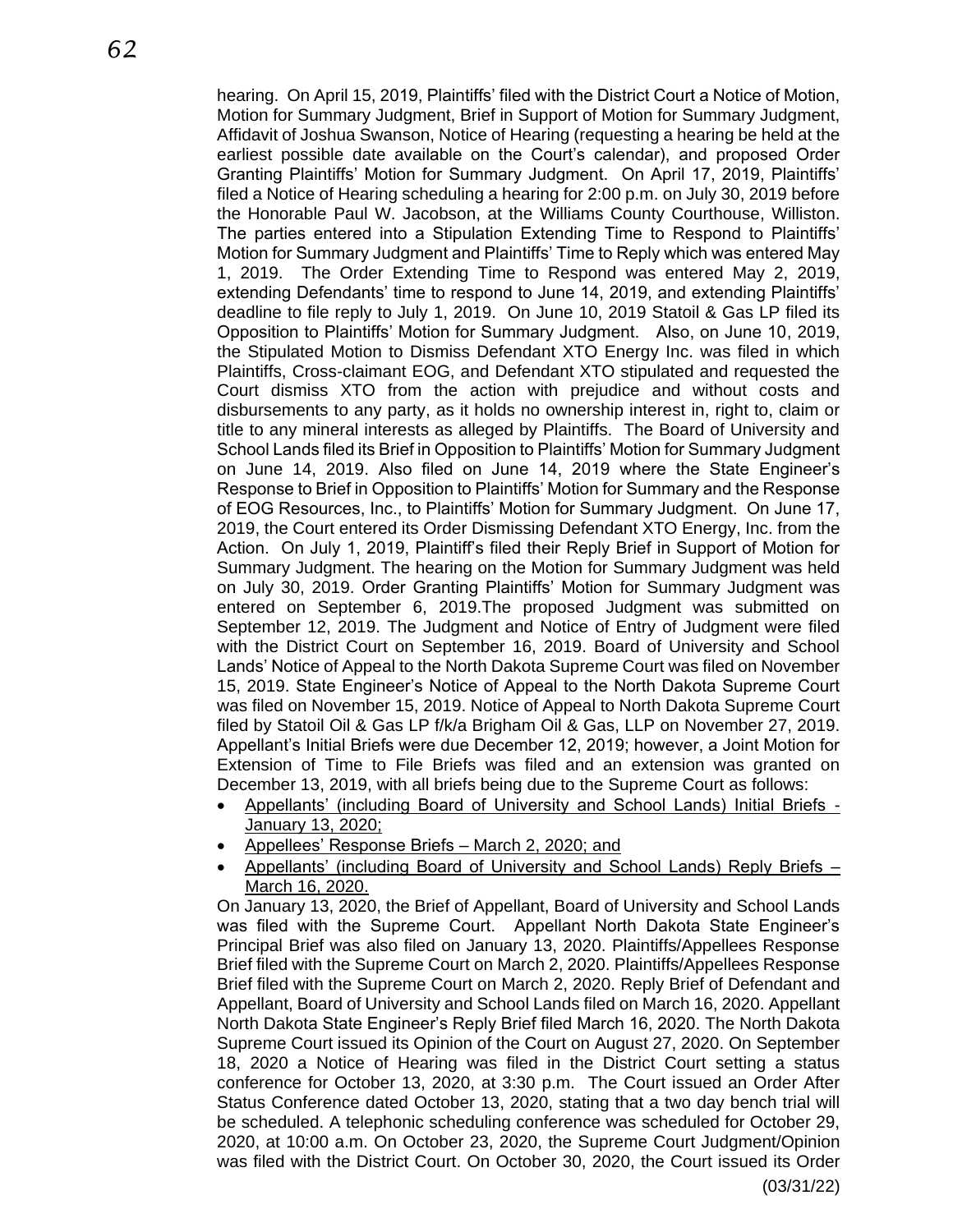After Scheduling Conference. The matter was set for Court Trial on April 16, 2021, for one day and July 23, 2021, also for one day. Defense council expressed concerns with a conflict with other scheduled trials. Therefore, a status conference was set for February 4, 2021 to determine if any conflicts have been obviated. The Court indicated it would consult with the scheduling clerk to determine second priority dates for one day trials in 2021. The Court set backup Court Trial dates of May 27, 2021 and May 28, 2021. Plaintiffs' Combined Discovery Requests to Defendant, the Board of University and School Lands of the State of North Dakota were served on the Board on January 26, 2021. The Board has 30 days to respond. On February 25, 2021, the Board served its Answers to Plaintiffs' Combined Discovery Requests to Defendant, the Board of University and School Lands of the State of North Dakota, and the State Engineer served its answers to interrogatories. State Engineer's Interrogatories, Request for Admissions, and Request for Production of Documents Regarding Damages (Request II) was served March 12, 2021. On March 19, 2021, Defendant Statoil Oil and Gas, LP's Answers to Plaintiffs' Combined Discovery Requests to Defendant, Statoil Oil & Gas, LP was served. On March 22, 2021, Defendant Statoil Oil and Gas, LP's First Supplemental Answers to Plaintiffs' Combined Discovery Requests to Defendant, Statoil Oil & Gas, LP was served. Plaintiff's Responses to State Engineer's Interrogatories, Requests for Admissions, and Requests for Production of Documents regarding Damages (Request II) was served April 14, 2021. On April 20, 2021, Plaintiffs filed their Motion for Attorneys' Fees and Costs against the State of North Dakota. Plaintiffs scheduled a hearing on this motion for July 22, 2021. Plaintiffs scheduled a status conference for April 27, 2021. At that hearing, it was decided that the trial for May 2021 would be scheduled for July 22 & 23, 2021, in Williston. On May 18, 2021, the Board of University and School Lands and the State Engineer filed their Response Brief Opposing Plaintiffs' Motion for Attorneys Fees and Costs. On June 8, 2021, Plaintiffs filed their Reply to State's Response Brief Opposing Plaintiffs' Motion for Attorneys' Fees and costs. On June 22, 2021, Plaintiffs filed their Pretrial Statement and Defendants, Board and State Engineer, filed their Pre-Trial Brief. Bringham Oil & Statoil brought a Motion to Dismiss on July 7, 2021. On July 8, 2021, the parties exchanged their witness and exhibit lists. Motions in Limine were filed on July 8, 2021 by Bringham Oil and Statoil and the Board and State Engineer. The parties shared various drafts of witness and exhibit lists prior to trial. On July 12, 2021, the State filed its Motion in Limine to Exclude Evidence Regarding Statutory Interest of 6.5% or 18% on Royalties and Motion in Limine to Exclude Evidence Regarding S&P Vanguard 500 Index Fund Investor Shares (VFINX) Damages. On July 14, 2021, Statoil and Brigham filed Brigham Oil & Gas, L.P. s and Statoil Oil & Gas, L.P. s nka Equinor Energy, O.P. s (Collectively Statoil ) Unopposed Request for Leave to Allow Witness Amy Becker to Appear by Reliable Electronic Means and the request was granted the same day. On July 15, 2021, Plaintiffs Plaintiffs' Request for Witness to Participate by Telephone or Electronic Means and the requested was granted the same day. On July 19, 2021, Plaintiffs filed Supplemental Affidavit of Joshua A. Swanson in Support of Plaintiffs' Motion for Attorneys' Fees and Costs against the State of North Dakota. On July 21, 2021, Plaintiffs filed Plaintiff s Brief in Response to Defendant Brigham Oil & Gas LP s (Collectively Statoil ) Motion to Dismiss, Plaintiffs Response Brief in Opposition to Brigham Oil & Gas, L.P. s nka Equinor Energy, LP s (Collectively Statoil ) Motion in Limine, Plaintiffs Response Brief in Opposition to Board of University and School Lands and North Dakota State Engineer s Motion in Limine Regarding S&P 500 Vanguard 500 Index Fund Investor Shares (VFINX) Damages, Plaintiffs Response Brief in Opposition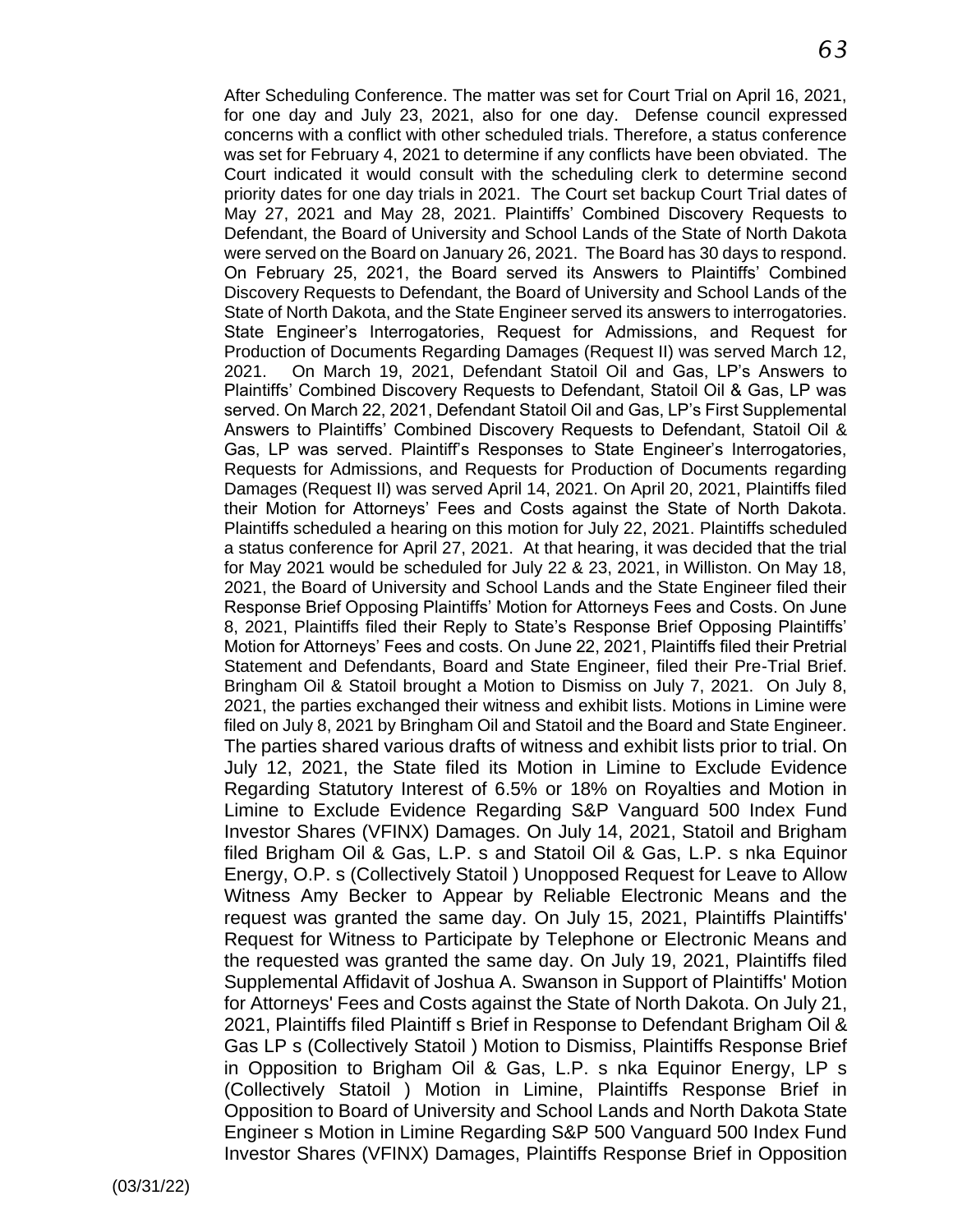to Board of University and School Lands and North Dakota State Engineer s Motion in Limine Regarding Statutory Interest.The trial was held on July 22 and 23, 2021. On July 22, 2021, the parties filed a joint exhibit list. On July 28, 2021, Brigham Oil & Gas, L.P.'s and Statoil Oil & Gas L.P.'s nka Equinor Energy, L.P.'s (Collectively "Equinor") Reply Brief in Support of Motion to Dismiss was filed, as was the Stipulation/Agreement to Dismiss Plaintiffs' Claims Against Defendant EOG Resources, Inc. On July 30, 2021, the Order Dismissing Plaintiffs' Claims Against Defendant EOG Resources, Inc. was filed. On August 11, 2021 the parties stipulated and the court entered its Order Dismissing Crossclaims Between Defendant EOG Resources, Inc., and Defendant Statoil Oil & Gas LP. On October 4, 2021, an Order Granting Extension of Time for Brigham and Statoil to File Reply Filings was filed. On October 5, 2021 Plaintiffs filed their Post-Trial Reply Brief and the Board and the State Engineer filed their Post Trial Response Brief. On December 10, 2021, the Court entered the Order for Judgment, which ordered:

- $\circ$  Statoil's motion to dismiss (Index #594) is denied.
- o Statoil's motion in limine (Index #600) is denied as moot.
- $\circ$  The State's motions in limine (Index #607 and #615) are denied as moot.
- o Petrogulf's crossclaims against EOG (Index #84) are dismissed with prejudice for failure to prosecute.
- o EOG's counterclaim against Plaintiffs and crossclaims against the Land Board, OXY USA, Inc., and Petrogulf (Index #65) are dismissed with prejudice for failure to prosecute.
- $\circ$  Statoil's counterclaims against the Plaintiffs are dismissed because it is a prevailing party.
- o Based on the Supreme Court's ruling in *Wilkinson II* and the application of N.D.C.C. ch. 61-33.1 to the Disputed Property "the State of North Dakota does not own title to the mineral interests in the [Disputed] Property."
- o The takings claims in Counts II and III against the State are dismissed with prejudice.
- $\circ$  The conversion claims in Count IV against Statoil and the State are dismissed with prejudice.
- $\circ$  The unjust enrichment and constructive trust claims in Count V against Statoil and the State are dismissed with prejudice.
- o The civil conspiracy claims in Count VI against Statoil and the State are dismissed with prejudice.
- o The 42 U.S.C. § 1983 claim in Count VII against the State is dismissed with prejudice.
- $\circ$  The Plaintiffs are not entitled to statutory damages under either N.D.C.C. § 47-16-39.1 or N.D.C.C. § 28-20-34, and are prohibited from claiming statutory damages until June 2022 under N.D.C.C. § 61-33.1-04(2)(b).
- $\circ$  The Plaintiffs are not entitled to special damages attributable to lost investment opportunities in the S&P 500 VFINX.
- $\circ$  The Plaintiffs request for \$1,441,086.73 in interest is denied.
- $\circ$  The Plaintiffs are not entitled to damages under N.D.C.C. § 32-03-23(3) for Jon Patch's time. The request for \$180,000 in damages is denied.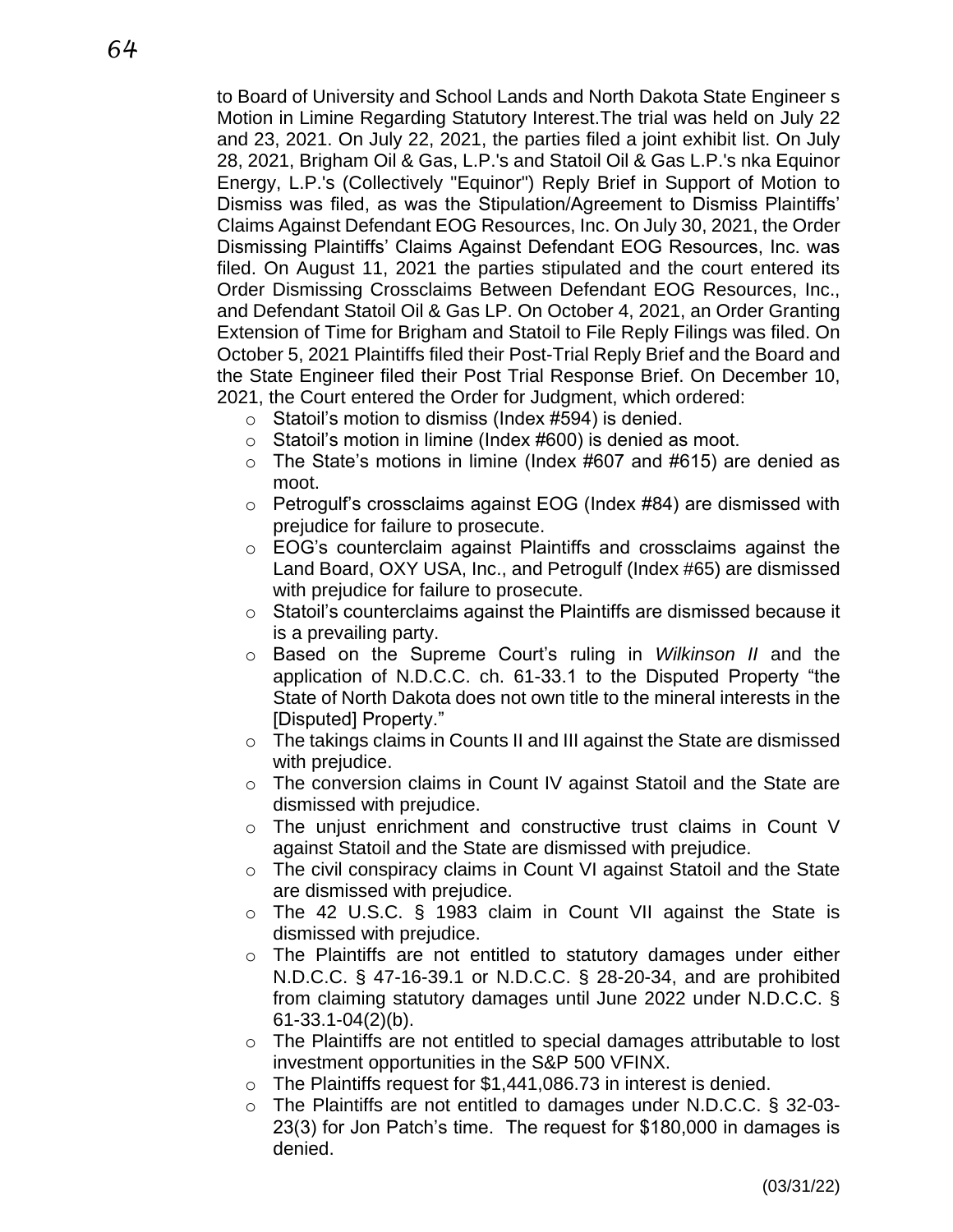- $\circ$  The Plaintiffs are not entitled to damages for unjust enrichment and the Plaintiffs' request for bonus/rental payments and royalty payments through disgorgement under the State's contracts in the amount of \$207,336.61 is denied.
- o The Plaintiffs are not entitled to attorneys' fees or costs. The Plaintiffs' requests for attorneys' fees and costs are denied.
- o Let Judgment be entered accordingly.

On January 10, 2022, the Judgment was entered. On January 10, 2022, the Judgment was entered. On January 13, 2022, the clerk's office sent a letter to Crowley Fleck regarding return of the surety bond. On January 25, 2022, Plaintiffs filed a Notice of Appeal with the Supreme Court.

#### **Current Status:**

#### • **On March 14, 2022, Wilkinsons filed the Brief of Appellants. The Board's brief is due April 13, 2022.**

## **M I N E R A L S**

#### **Repayment of Unpaid Gas Royalties Update**

The Board of University and School Lands (Board) manages land, minerals, and proceeds as trustee for the exclusive benefit of constitutionally identified beneficiaries, with much of the income going towards funding North Dakota schools and institutions. The Board also manages oil, gas and other hydrocarbons underlying sovereign lands for the State of North Dakota.

The Department of Trust Lands (Department) has persistently worked with operators to collect payment or establish escrow accounts for royalties from the production of minerals, in accordance with the Board's lease, rules, and policies. Royalty audits began in the late 1980's and a Revenue Compliance Division was created in 2011 to ensure that royalty and other collections made on behalf of the trusts and other funds are complete and accurate.

A letter regarding Formal Notification of Gas Royalty Repayment Obligations dated February 11, 2020 (February 2020 Letter), was sent to all entities required to pay royalties to the Board pursuant to the Board's lease. The February 2020 Letter advised all entities who have been deducting post production costs from royalty payments made to the Department that they have been underpaying royalties, contrary to the terms of the Board's lease. Entities were advised that penalties and interest continue to accrue on any unpaid amounts in accordance with the February 2020 Letter until payment is received. On April 8, 2020, the Board extended the date to come into compliance with gas royalty payments, as outlined in the February 2020 Letter, to September 30, 2020. At the August 27, 2020, Board meeting, the Board extended the date to come into compliance with gas royalty payments, as outlined in the February 2020 Letter, to April 30, 2020.

Since the issuance of the February 2020 Letter, the Department has been working with payors who have been deducting post production costs from royalty payments made to the Department to ensure that they are in compliance with the terms of the Board's lease.

The Department will present offers as received to the Board in executive session pursuant to N.D.C.C. §§ 44-04-19.1 and 44-04-19.2.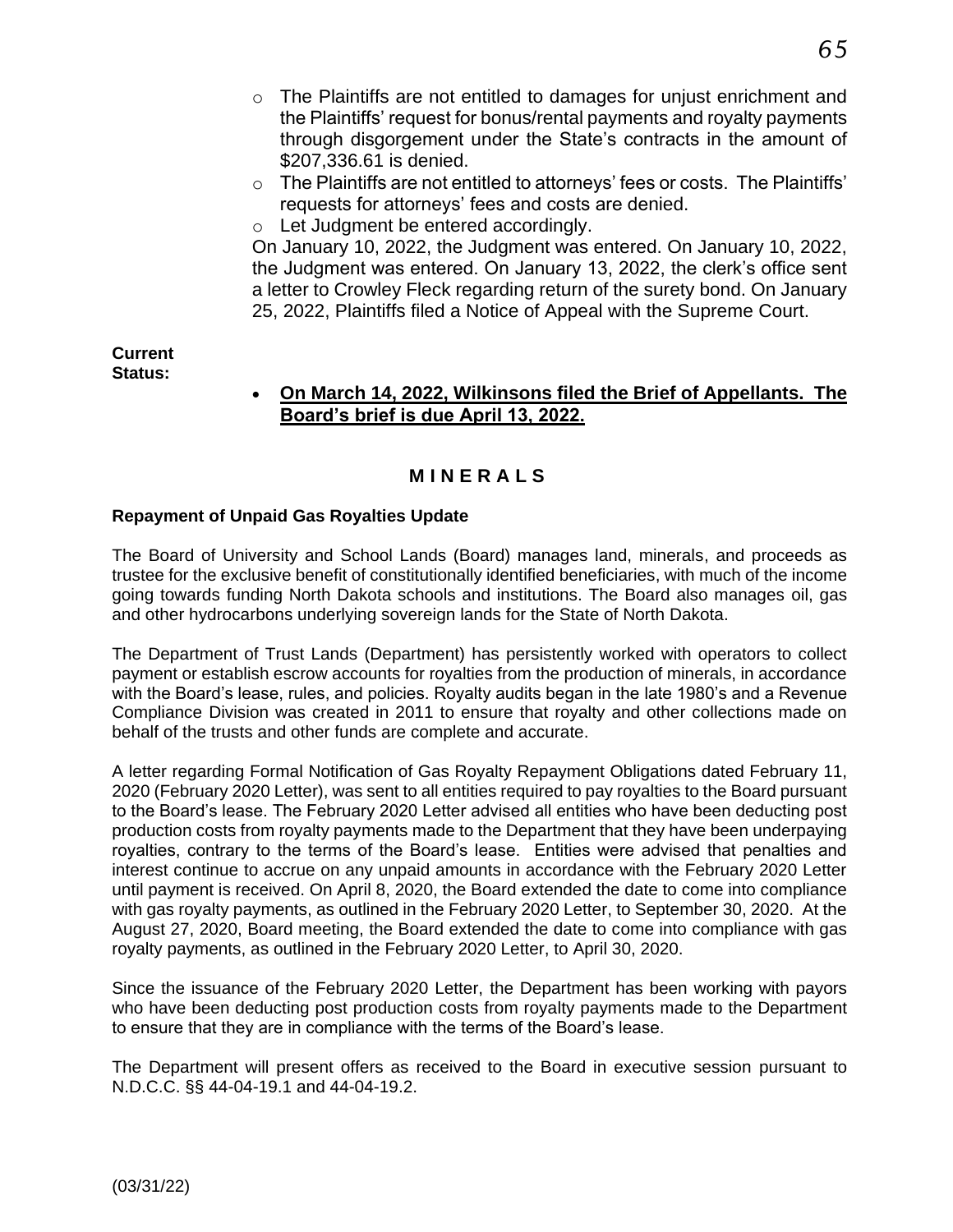# **I N V E S T M E N T S**

#### **Private Infrastructure**

In April 2020, the Board of University and School Lands' (Board) approved an asset allocation to Private Infrastructure within the broader Strategic Asset Allocation (SAA) for the Permanent Trust Funds (PTFs). The Board has since approved investments with two core infrastructure managers, J.P. Morgan and First Sentier Investors.

Department Staff began the manager search by reviewing the managers previously compiled by RVK within their private infrastructure manager database. Staff and RVK discussed the managers and concluded that it is time to make an investment in a non-core manager. Non-core managers look for value creation opportunities, whether by operational improvement, platform growth, or valueadd capital infusion.

Many non-core infrastructure managers take a private equity approach to investing with higher return targets and reasonably higher risk versus core infrastructure. Nevertheless, they rely on core infrastructure investing concepts, such as, attractive purchase price, high barriers to entry, pricing power, limited commodity risk, contracted cashflows, and low risk of technological disruption.

This due diligence process has resulted in Staff and RVK recommending Hamilton Lane's Infrastructure Opportunities Fund to the Board. Hamilton Lane has over 30 years of private markets investment experience. They have a globally diversified portfolio with low exposure to revenue sources that mirror the PTFs' revenues. Hamilton Lane has over \$850 Billion in assets under management, including \$43 Billion in infrastructure, managed by 520 employees located out of 19 offices worldwide. Additionally, Hamilton Lane will provide a significant fee break to the PTFs for being a client of RVK.

Attachment 1: RVK Infrastructure Recommendation Memo Attachment 2: Hamilton Lane Presentation

Motion: **The Board approve up to a \$25 Million initial investment in the Hamilton Lane Infrastructure Opportunities Fund, subject to final review and approval of all legal documents by the Office of the Attorney General.**

| <b>Action Record</b>            | <b>Motion</b> | <b>Second</b> | Ave | <b>Nay</b> | <b>Absent</b> |
|---------------------------------|---------------|---------------|-----|------------|---------------|
| Secretary Jaeger                |               |               |     |            |               |
| <b>Superintendent Baesler</b>   |               |               |     |            |               |
| <b>Treasurer Beadle</b>         |               |               |     |            |               |
| <b>Attorney General Wrigley</b> |               |               |     |            |               |
| Governor Burgum                 |               |               |     |            |               |

**RVK Infrastructure Recommendation Memo and Hamilton Lane Presentation were presented to the board and are available upon request.**